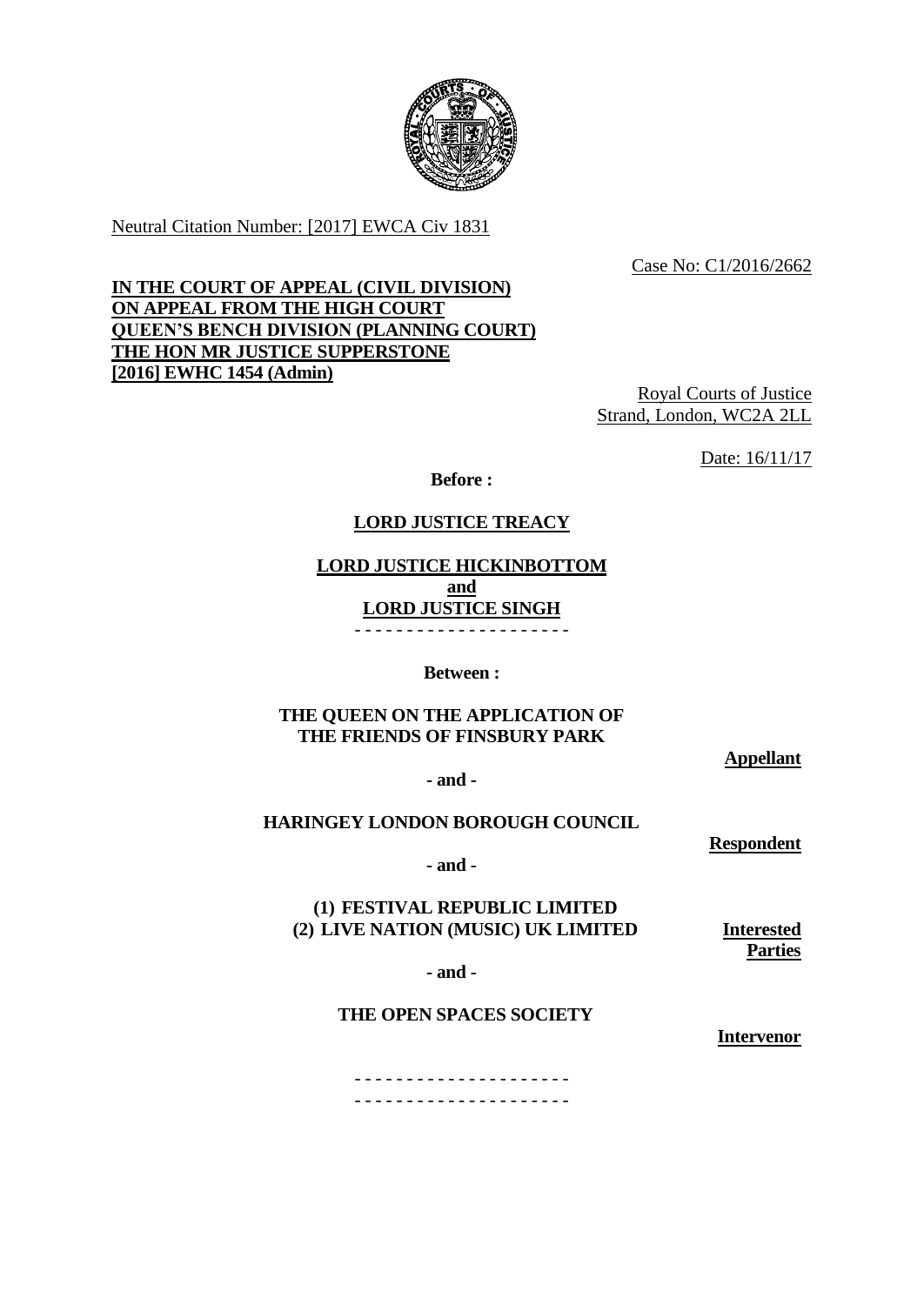**Richard Harwood QC** (instructed by **Harrison Grant**) for the **Appellant Philip Kolvin QC** and **Ranjit Bhose QC** (instructed by **Haringey LBC Legal Services**) for the **Respondent Robert McCracken QC** and **Juan Lopez** (instructed by **PBC Licensing Solicitors**) for the **Interested Parties George Laurence QC** and **Ross Crail** (instructed by **Richard Buxton Environmental & Public Law**) for the **Intervenor**

Hearing date: 2 November 2017

- - - - - - - - - - - - - - - - - - - - -

# **Approved Judgment**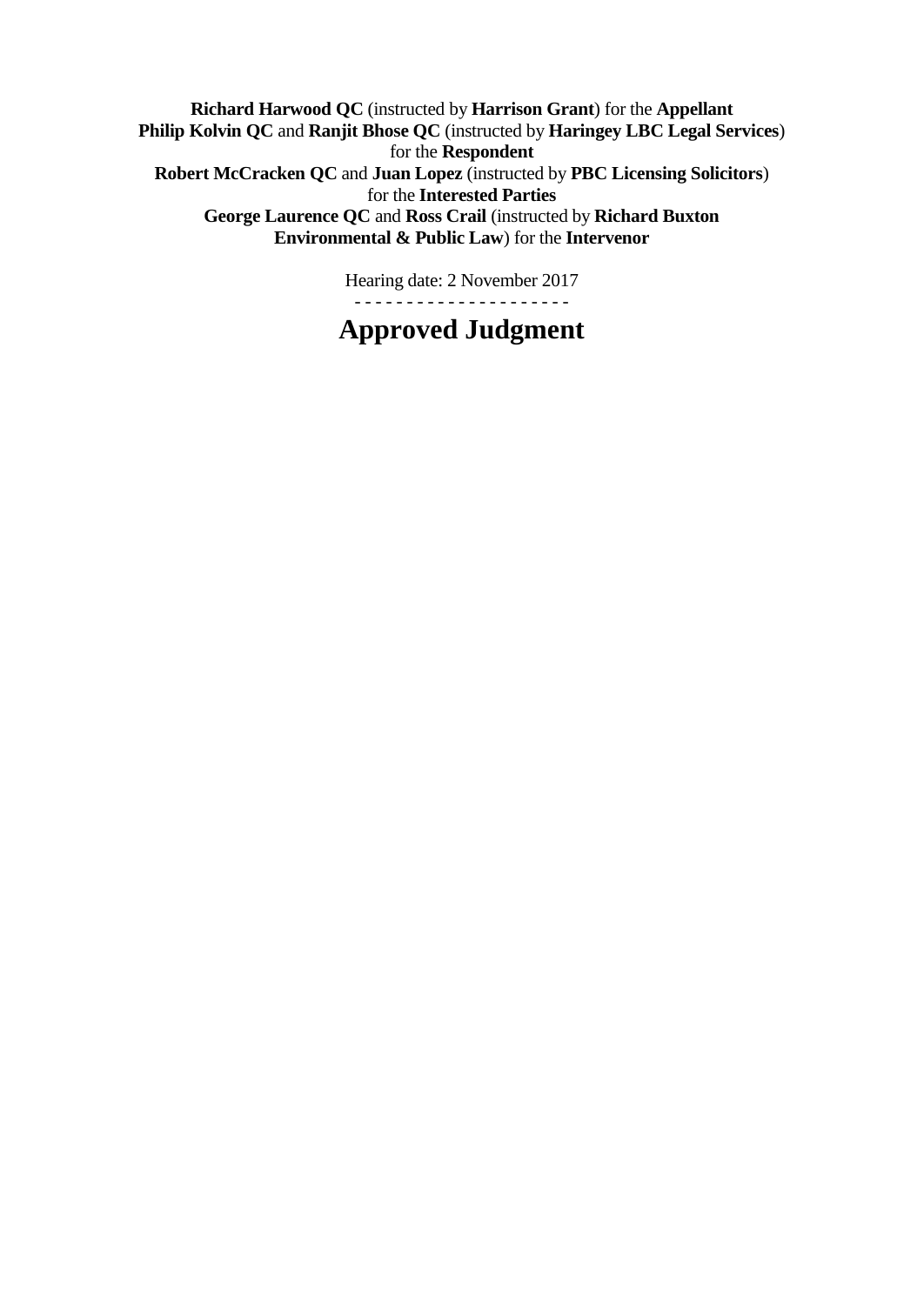## **Lord Justice Hickinbottom:**

### **The Background**

- 1. Large scale music festivals have been a particular feature of London parks since the 1960s. This appeal raises a narrow but important point as to the powers of London boroughs to permit parks to be used for such events.
- 2. The issue arises in the context of the hire of Finsbury Park ("the Park"), a 115-acre park owned by the Respondent London Borough ("the Council"), for an event known as the Wireless Festival 2016.
- 3. The Park has played host to large scale events, including commercial ticket-only concerts attended by tens of thousands of people such as this, for many years. These events are controversial, in the sense that they are clearly a source of great entertainment and enjoyment for those who attend; but they are, equally clearly, regarded as a considerable inconvenience to some who do not, particularly local residents and those whose enjoyment of the Park is diminished when they are displaced from those parts of the Park that are, from time-to-time, used for the events. It is therefore unsurprising that, over the last few years, these events have been the subject of much consideration by the Council.
- 4. The Council's Finsbury Park Management Plan 2013-16 included an events policy, namely that there would be a maximum of five commercial events of up to 30,000 to 40,000 people to be held each year, with a further maximum of three separate funfairs.
- 5. Under the Council's Outdoor Events Policy (which, after full consultation, was adopted on 7 January 2014), applications for major events in the Park have to be lodged at least nine months prior to the proposed date of the event, to allow for consultation with (amongst others) the Appellant, an organisation of Friends of the Park recognised by the Council. In 2014, the Council also set up the Finsbury Park Stakeholders Group, a group of elected councillors, officers from the Council and the adjacent London Boroughs of Hackney and Islington, local businesses, the police, residents and other interested parties including the Appellant. One key role of the Stakeholder Group is "to review and comment on initial and final draft event management plans for major events".
- 6. In addition to permission to hire the relevant part of the Park, any promoter of such an event also requires a premises licence from the Council's Special Licensing Subcommittee, under Part 3 of the Licensing Act 2003. That is also subject to a significant procedure, during which interested parties have an opportunity to make representations.
- 7. The Wireless Festival is an annual event, being held in Hyde Park and Queen Elizabeth Olympic Park before the festival moved to the Park in 2014. It is promoted by the Second Interested Party ("Live Nation"). Its application for a premises licence in 2013 incorporated an Event Management Plan of over 70 pages, a Crowd Management & Security Plan of similar length, a Medical Management Plan, a Waste Management Plan, a Noise Management Plan, a Show-stop Procedure, an Alcohol Management Plan, and Health and Safety Rules for Contractors. The Appellant was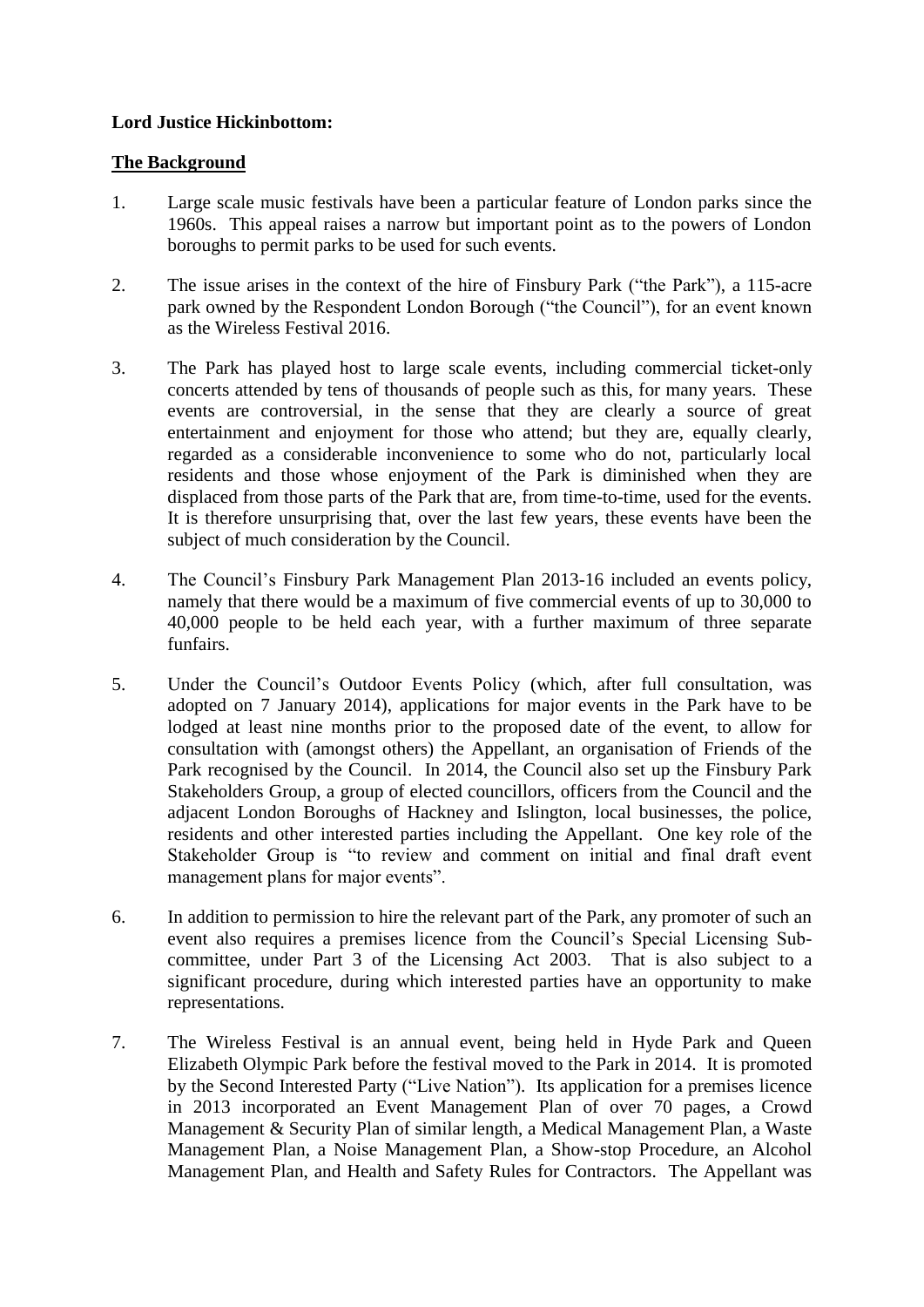consulted and made representations generally adverse to the application. The application was granted by the Council through its Special Licensing Sub-committee on 16 December 2013, subject to 113 conditions.

- 8. The Council received many complaints in relation to the 2015 festival, which resulted in the Council's Overview and Scrutiny Committee setting up a review "to reflect on and understand the impact of recent large events that have taken place in Finsbury Park such as the Wireless Festival". The Appellant was invited to give evidence to the review, which it did. The Committee published its report in early October 2015, which set out various ways in which the impact of the festival could be mitigated.
- 9. The First Interested Party ("Festival Republic") is an associated company of Live Nation. Its application for the Wireless Festival 2016 was notified to the Appellant, as a consultee, on 3 December 2015. It required closing part of the Park from 25 June to 15 July 2016, with a two stage music event (including a community/charity event) on 2 July and a two or three stage music event on 8-10 July 2016. During the performance days, 27% of the Park would be closed to the public. The earlier stage of the event was later cancelled, with the result that the closures began, not on 25 June, but on 30 June 2016.
- 10. The Appellant submitted an objection, not only on the merits of the application, but also contending that the Council did not have power to authorise such an event. However, on 18 March 2016, the Leader of the Council, purporting to exercise powers under section 145 of the Local Government Act 1972 ("the 1972 Act"), determined to hire the relevant part of the Park to Festival Republic for the festival.
- 11. The Appellant commenced judicial review of that decision on 29 April 2016. At an expedited rolled-up hearing on 9 June 2016, Supperstone J granted permission to apply for judicial review, but dismissed the claim, giving his reasons in a judgment handed down on 22 June 2016 ([2016] EWHC 1454 (Admin)).
- 12. The music festival went ahead. However, on the basis that this was an issue of some importance and would at least determine whether this annual event could take place in the Park in the future, on 19 December 2016, Lewison LJ granted permission to appeal on a single ground, namely that Supperstone J had erred in law in holding that section 145 of the 1972 Act authorised the Council to hire out the Park for the Wireless Festival 2016. Permission was refused in respect of all other grounds, and nothing more need be said about them.
- 13. Before us, Richard Harwood QC appeared for the Appellant, supported by George Laurence QC and Ross Crail of Counsel appearing for the Intervenor, the Open Spaces Society. Philip Kolvin QC and Ranjit Bhose QC appeared for the Council, supported by Robert McCracken QC and Juan Lopez of Counsel appearing for the Interested Parties. The court is grateful for their able, helpful and focused submissions.

## **The Law**

14. The Park was established by section 7 of the Finsbury Park Act 1857, "for the use, recreation and enjoyment of the public". It was originally owned by the Metropolitan Board of Works (set up in 1855 as a cross-London borough public body, particularly to deal with infrastructure issues in the light of the rapid growth of the capital), but, as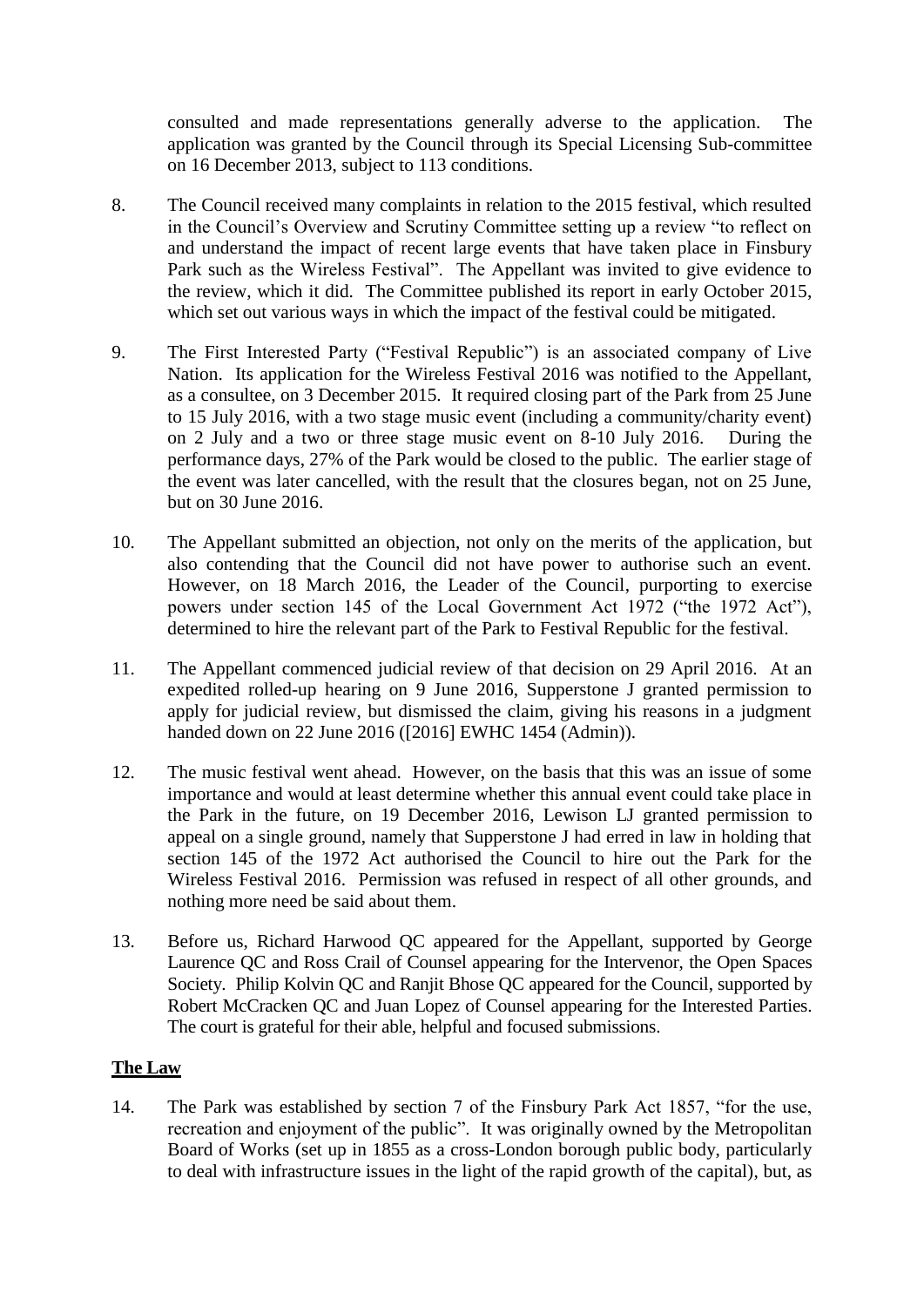a result of successive local government reorganisations, its ownership has passed through the hands of a number of public bodies, including the London County Council, the Greater London Council and, now, the Council.

15. The 1857 Act has since been repealed; and, pursuant to article 32 of, and Schedule 5 to, the London Authorities (Property Etc) Order 1964 (SI 1964 No 1464), the Park is now held by the Council for the purpose that is set out in section 10 of the Open Spaces Act 1906 ("the 1906 Act"), which provides, so far as relevant:

> "A local authority who have acquired any estate or interest in or control over any open space or burial ground under this Act shall, subject to any conditions under which the estate, interest or control was so acquired—

(a) hold and administer the open space or burial ground in trust to allow, and with a view to, the enjoyment thereof by the public as an open space within the meaning of this Act and under proper control and regulation and for no other purpose…".

Section 20 defines "open space":

"The expression 'open space' means any land, whether inclosed or not, on which there are no buildings or of which not more than one-twentieth part is covered with buildings, and the whole of the remainder of which is laid out as a garden or is used for purposes of recreation, or lies waste and unoccupied."

- 16. For the sake of completeness, I should say that, even where a park has been established under statutory provisions that contain no express comparable trust (e.g. section 164 of the Public Health Act 1875 ("the 1875 Act")), these have been construed by the courts as having a similar effect (see, e.g., Attorney General v Sunderland Corporation (1876) 2 Ch D 634 at page 641 per James LJ, a case concerning the predecessor provision, namely section 74 of the Public Health Act 1848), i.e. it is held on trust for the purpose of public enjoyment. That construction was recognised by Parliament in section 122 of the 1972 Act, which concerns appropriation of land by local authorities and expressly refers to "land held in trust for enjoyment by the public in accordance with [section 164 of the 1875 Act]".
- 17. Therefore, the Council hold the Park under section 10 of the 1906 Act on a statutory trust for use by the public for its recreation, such that it has been said that the public are its beneficial owners (see Blake v Hendon Corporation [1962] 1 QB 283 at page 300 per Devlin LJ). Where such a trust exists, it is well-established that the public have a statutory right to use the land for recreational purposes (R (Barkas) v North Yorkshire County Council [2014] UKSC 31; [2015] AC 195 at [20] per Lord Neuberger of Abbotsbury PSC). Therefore, generally, the local authority owner "must allow the public the free and unrestricted use of it" (The Churchwardens and Overseers of Lambeth Parish v London County Council [1897] AC 625 at page 631 per Lord Halsbury LC), and it cannot exclude the general public from it "even for a single day" (Attorney General v The Loughborough Local Board (1881) The Times 31 May 1881, recently quoted and confirmed in Western Power Distribution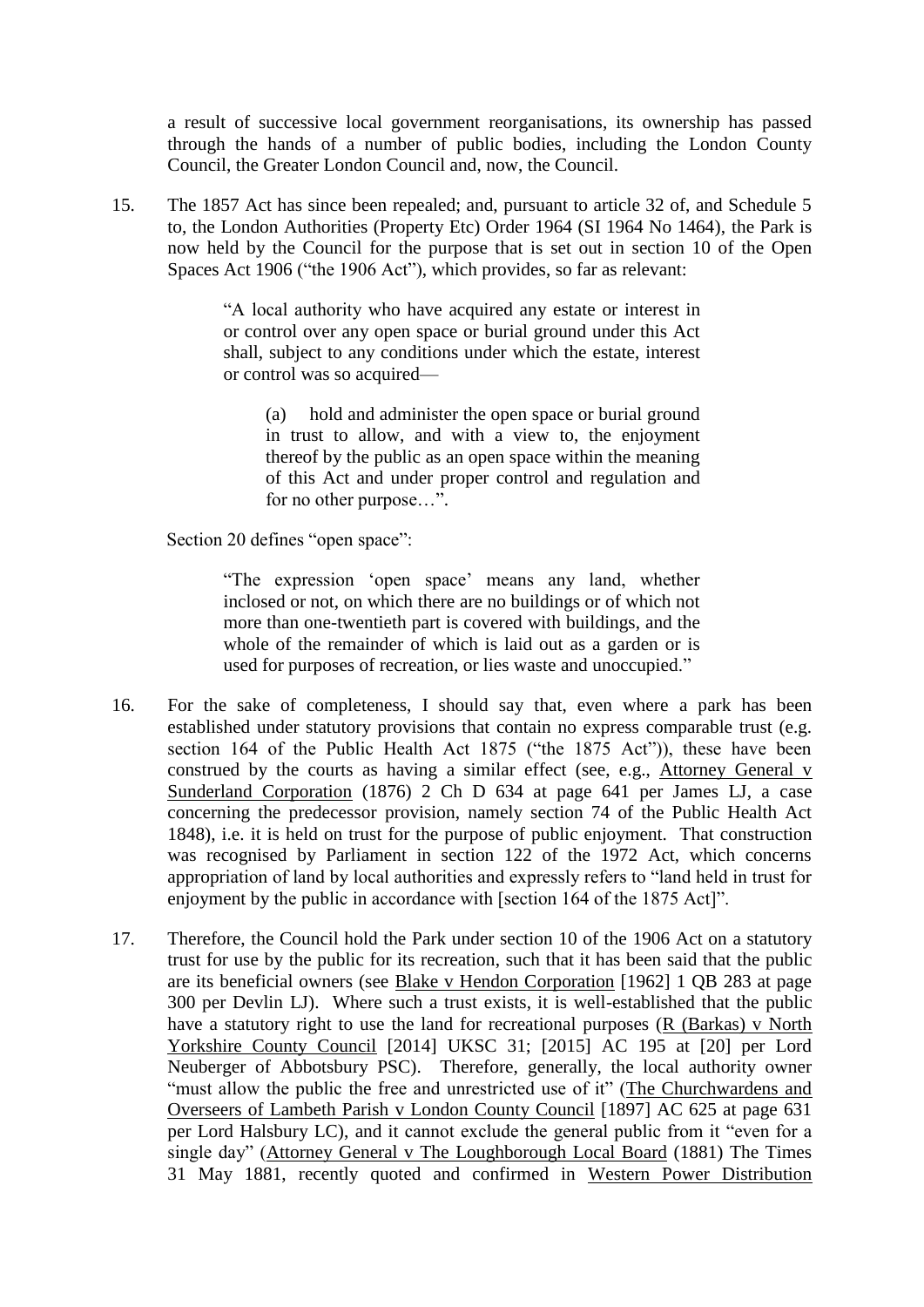Investments Limited v Cardiff County Council [2011] EWHC 300 (Admin) at [16] per Ouseley J).

18. However, of course, that general rule bows to contrary legislative provision. For example, section 44 of the Public Health Acts Amendment Act 1890 ("the 1890 Act") allows for the closure of a park to the general public for a limited number of days per year, and the use of it on those days by some particular public institution or for some particular public event. It originally provided:

> "[An urban authority] may on such days as they think fit (not exceeding 12 days in any one year, nor [four] consecutive days on any one occasion) close to the public any park or pleasure ground provided by them or any part thereof, and may grant the use of the same, either gratuitously or for payment, to any public charity or institution, or for any agricultural, horticultural, or other show, or any other public purpose, or may use the same for any such show or purpose; and the admission to the said park or pleasure ground, or such part thereof, on the days when the same shall be so closed to the public may be either with or without payment, as directed by the [urban authority], or with the consent of the [urban authority] by the society or persons to whom the use of the park or pleasure ground, or such part thereof, may be granted: Provided that no such park or pleasure ground shall be closed on any Sunday or bank holiday."

Section 53 of the Public Health Act 1961 amended that section, so that it now applies to all local authorities, and extends the number of consecutive days upon which a park or pleasure ground might close from four to six, excluding Sundays. Section 12 of the Greater London Council (General Powers) Act 1978 amended the section further to allow for some Sunday closing in London.

- 19. The power to close parks and pleasure grounds in section 44 of the 1890 Act as amended applies to all local authorities. Specific local provisions are found in other statutes. For example, "notwithstanding the provisions of section 44 of the 1890 Act", section 11 of the Derbyshire Act 1981 gives the Derby council the power to close to the public an area of the Bass Recreation Ground not exceeding 1.42 hectares for 54 days (including Sundays) per year and section 77 of the West Yorkshire Act 1980 gives the Leeds council the right to close Roundhay Park for up to 10 Sundays per year, but in either case otherwise subject to the restrictions found in section 44.
- 20. In addition, for over a century, there have been specific statutory provisions for entertainment in parks etc, including provision for the restriction of access to the parts of parks where and when entertainment is provided. Section 76(1) of the Public Health Acts Amendment Act 1907 ("the 1907 Act"), which applied to the whole of England and Wales, gave power to the Local Government Board (the central government body that oversaw local government) to make rules prescribing restrictions and conditions subject to which the powers conferred in the section "shall with respect to any area in a public park or pleasure ground be exercisable in relation to the enclosure or setting apart of the area…"; and, subject to those rules, it provided: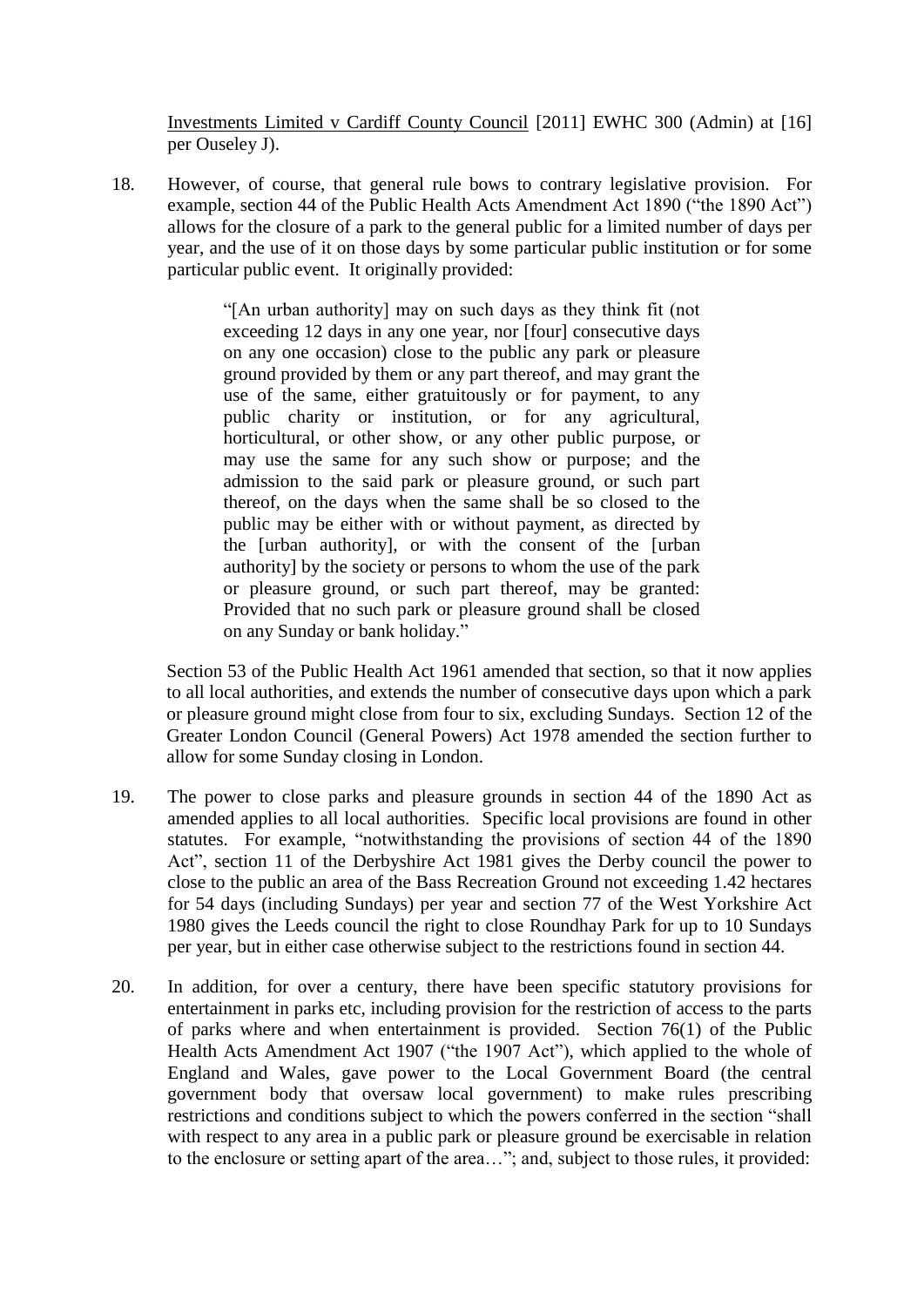"… [T]he local authority shall, in addition to any powers under any general Act, have the following powers with respect to any public park or pleasure ground provided by them or under their management and control, namely powers—

(a) To enclose during time of frost any part of the park or ground for the purpose of protecting ice for skating, and charge admission to the part inclosed, but only on condition that at least three-quarters of the ice available for the purpose of skating is open to the use of the public free of charge;

(b) To set apart any such part of the park or ground as may be fixed by the local authority, and may be described in a notice board affixed or set up in some conspicuous position in the park or ground for the purpose of cricket, football, or any other game or recreation, and to exclude the public from the part set apart while it is in actual use for that purpose;

…

(e) To enclose any part of the park or ground, not exceeding one acre, for the convenience of persons listening to any band of music, and charge admission thereto;

…

(g) To provide and maintain any reading rooms, pavilions, or other buildings and conveniences, and to charge for admission thereto, subject in the case of reading rooms to the limitation that such a charge shall not be made on more than twelve days in any one year, nor on more than four consecutive days;…"

- 21. Section 76(4) provided that no power under the section should be exercised "in such a manner as to contravene any covenant or condition subject to which a gift or lease of a public park or pleasure ground has been accepted or made…", without the consent of the donor or other person entitled to the benefit of such a covenant or condition.
- 22. Although there were express provisions for excluding the public from part of a park "while in actual use" for games or other recreation, it is clear that the power in section 76 of the 1907 Act was additional to the power to close a park under section 44 of the 1890 Act, the latter being a general power to close the whole or part of a park (subject to time restrictions) and the former being a specific power directed towards recreation, with its own restrictions but not subject to the restrictions in the 1890 Act. In any event, section 11 of the 1907 Act specifically provided:

"All powers given to a local authority under this Act shall be deemed to be in addition to and not in derogation of any other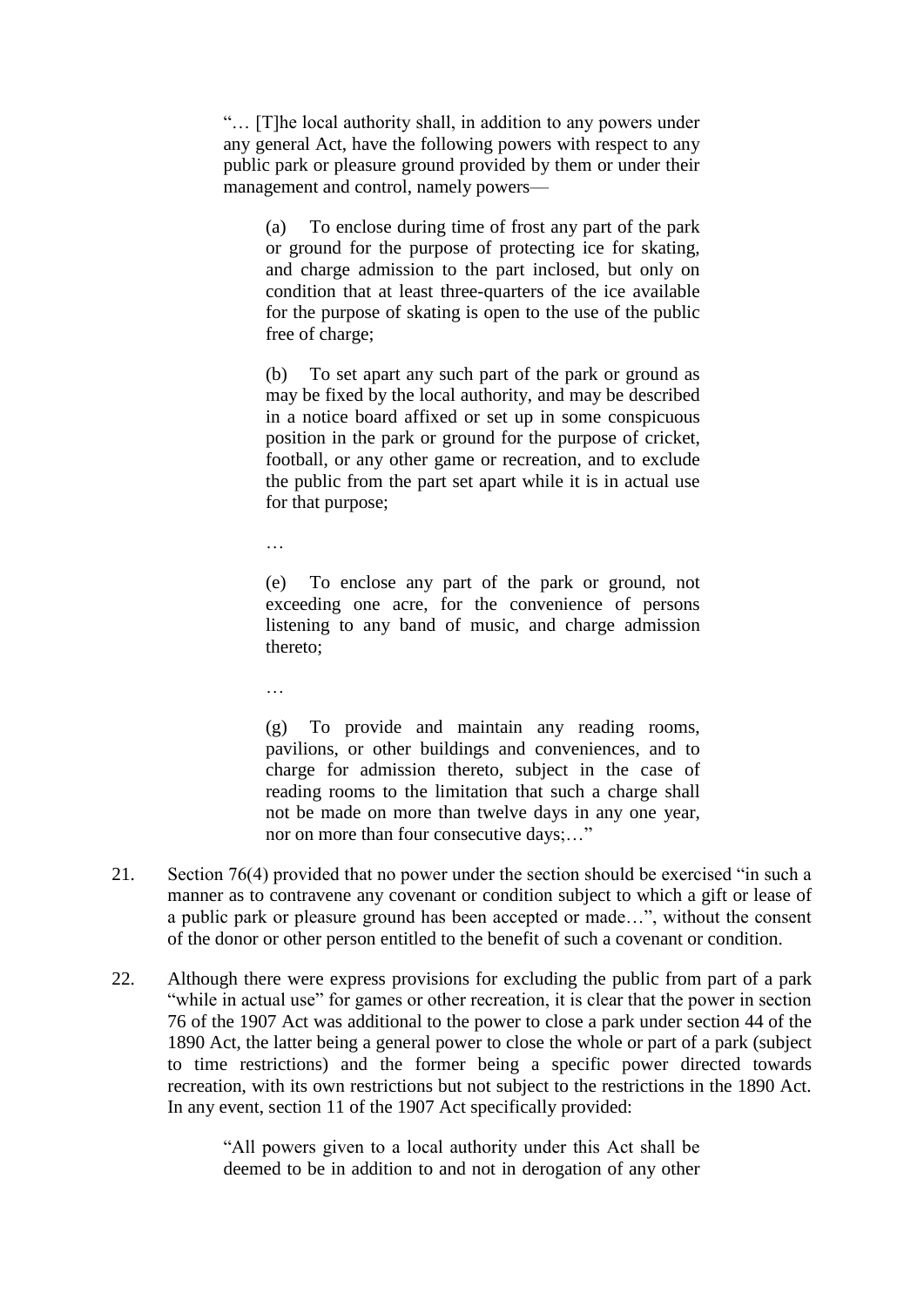powers conferred upon such local authority by any Act of Parliament, law, or custom, and such other powers may be exercised in the same manner as if this Act had not been passed."

23. As I have indicated, section 76 of the 1907 Act applied to the whole of England and Wales, including London. However, the London County Council (General) Powers Acts 1895-1927 made various specific provisions in relation to parks and open spaces in London. The London County Council (General Powers) Act 1935 generally brought these together, and made specific provision for London local authorities in respect of "open space", which was widely defined to include "any public park heath common recreation ground pleasure ground garden walk ornamental enclosure or disused burial ground under the control and management of the local authority…" (section 41). Section 42(1) gave local authorities broad powers in relation to open space, including the provision of open air baths, places for dancing, golf courses, tennis courts, gymnasia, and rifle ranges (section  $42(1)(a)$ ); and also to:

> "(b) provide or contribute towards the expenses of or by way of subsidy to any band of music to perform in the open space;

> (c) provide entertainments including bands of music concerts dramatic performances cinematographic exhibitions and pageants;

> (d) provide and maintain in time of frost facilities for skating and flood any part of the open space in order to provide ice for skating;

…

(g) erect and maintain for the purposes of or in connection with any of the foregoing paragraphs (a) to (f) or for or with any other purpose relating to the open space such buildings or structures as they consider necessary or desirable…

(h) set apart or enclose in connection with any of the matters referred to in this section any part of the open space and preclude any person from entering that part while so set apart or enclosed other than a person to whom access is permitted by the local authority or (where the right of so setting apart or enclosing is granted to any person by the local authority under the powers of this part of this Act) by such person:

Provided that—

(i) where any part of an open space is set apart or enclosed under the foregoing provisions of this subsection for the playing of games and that part is not specially laid out and maintained for that purpose the power under this subsection to preclude any person from entering that part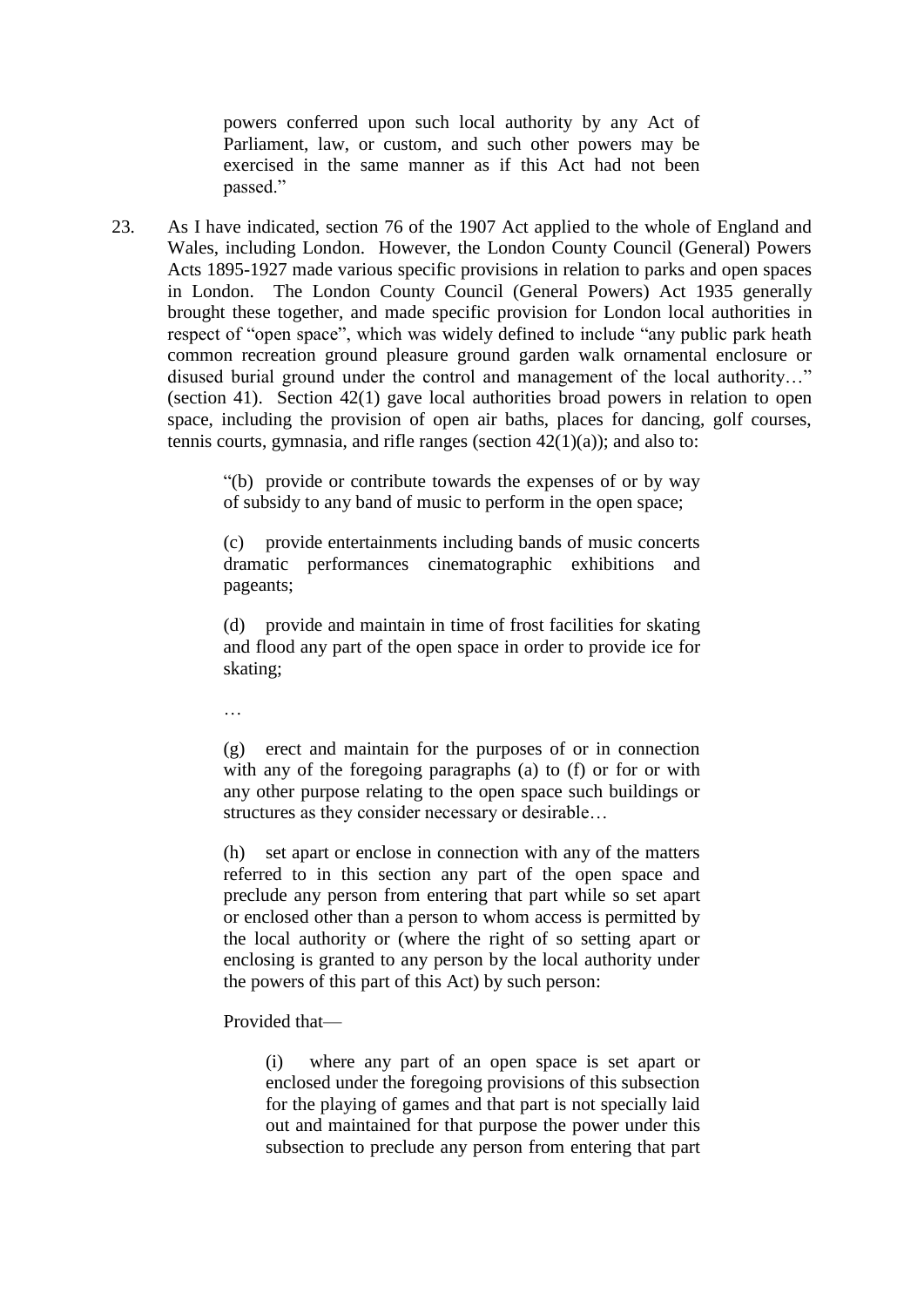shall not apply while the part is not in actual use for games;

(ii) the part of any open space set apart or enclosed for the use of persons listening to or viewing an entertainment (including a band concert dramatic performance cinematographic exhibition or pageant) shall not exceed in any open space one acre;…".

- 24. By section 45(a)(iii), a local authority was given power to make reasonable charges for "admission to or the use of any part of any open space set apart or enclosed by them under paragraph (h) of [section  $42(1)$ ]".
- 25. Section 69 of the 1935 Act made clear that the powers conferred by the Act were cumulative to, and not in substitution for or derogation of, powers exercisable by a local authority under any other enactment.
- 26. Section 76(1)(e) of the 1907 Act was repealed by section 147 of, and Part V of Schedule 2 to, the Local Government Act 1948 ("the 1948 Act"). The 1948 Act did not repeal section 42 of the 1935 Act; but section 132 of the 1948 Act expressly applied to all London boroughs including the Common Council of the City of London (section 132(7)). Section 132, under the heading "Provision of entertainments", provided as follows (so far as relevant to this appeal):

"(1) A local authority may do, or arrange for the doing of, or contribute towards the expenses of the doing of, anything necessary or expedient for any of the following purposes, that is to say—

(a) the provision of an entertainment of any nature or of facilities for dancing;

(b) the provision of a theatre, concert hall, dance hall or other premises suitable for the giving of entertainments or the holding of dances;

(c) the maintenance of a band or orchestra;

(d) any purpose incidental to the matters aforesaid, including the provision, in connection with the giving of any entertainment or the holding of any dance, of refreshments or programmes and the advertising of any such entertainment or dance:...

(2) Without prejudice to the generality of the provisions of the preceding subsection, a local authority—

(a) may for the purposes therein specified enclose or set apart any part of a park or pleasure ground belonging to the authority or under their control not exceeding one acre or one-tenth of the area of the park or pleasure ground whichever is the greater;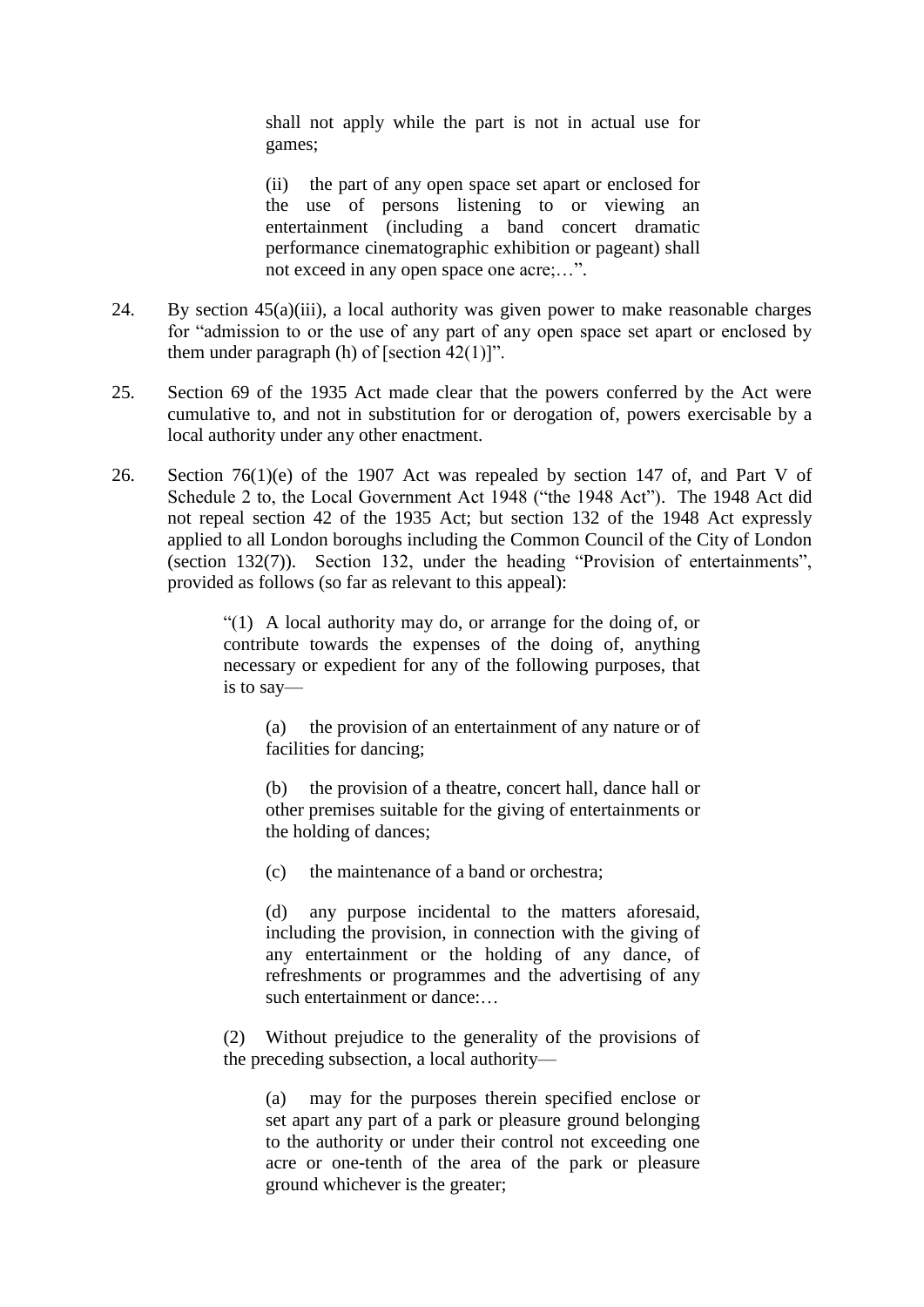(b) may permit any theatre, concert hall, dance hall or other premises provided by them for the purposes of the preceding subsection and any part of a park or pleasure ground enclosed or set apart as aforesaid, to be used by any other person, on such terms as to payment or otherwise as the authority think fit, and may authorise that other person to make charges for admission thereto;

(c) may themselves make charges for admission to any entertainment or dance held by them and for any refreshment or programmes supplied at any such entertainment or dance:

Provided that nothing in this subsection shall authorise any authority to contravene any covenant or condition subject to which a gift or lease of a public park or pleasure ground has been accepted or made without the consent of the donor, grantor, lessor or other person entitled in law to the benefit of the covenant or condition.

(3) The expenditure of a local authority under this section… shall not in any year exceed the product of a rate of sixpence in the pound, plus the net amount of any receipts of the authority from any such charges or payments as are referred to in the last preceding subsection…".

This section thus amounted to a spatial extension from section 76(1) of the 1907 Act, in that, instead of the restriction being one acre, it was one acre or one tenth of the area of the park or pleasure ground whichever was the greater.

27. Following the Report of the Royal Commission on Local Government in Greater London, the London Government Act 1963 effectively abolished the London County Council and all existing London metropolitan boroughs, replacing them with the Greater London Council and 32 new London boroughs. Section 87(3) provided that:

> "For the purpose of securing uniformity in the law applicable with respect to any matter in different parts of the relevant area, or in the relevant area or any part thereof and other parts of England and Wales, any appropriate Minister may, after consultation with such of the appropriate councils as appear to the Minister to be interested, by provisional order made after 1 April 1965 amend, repeal or revoke any Greater London statutory provision…".

28. Under that subsection, the Minister of Housing and Local Government made an Order, entitled "Provisional order for securing uniformity in the law applicable with respect to parks and open spaces". That Order was later confirmed by Parliament in the Ministry of Housing and Local Government Provisional Order Confirmation (Greater London Parks and Open Spaces) Act 1967 ("the 1967 Act"). "Open space" was defined in article 6 of the Schedule, widely, as including "any public park, heath,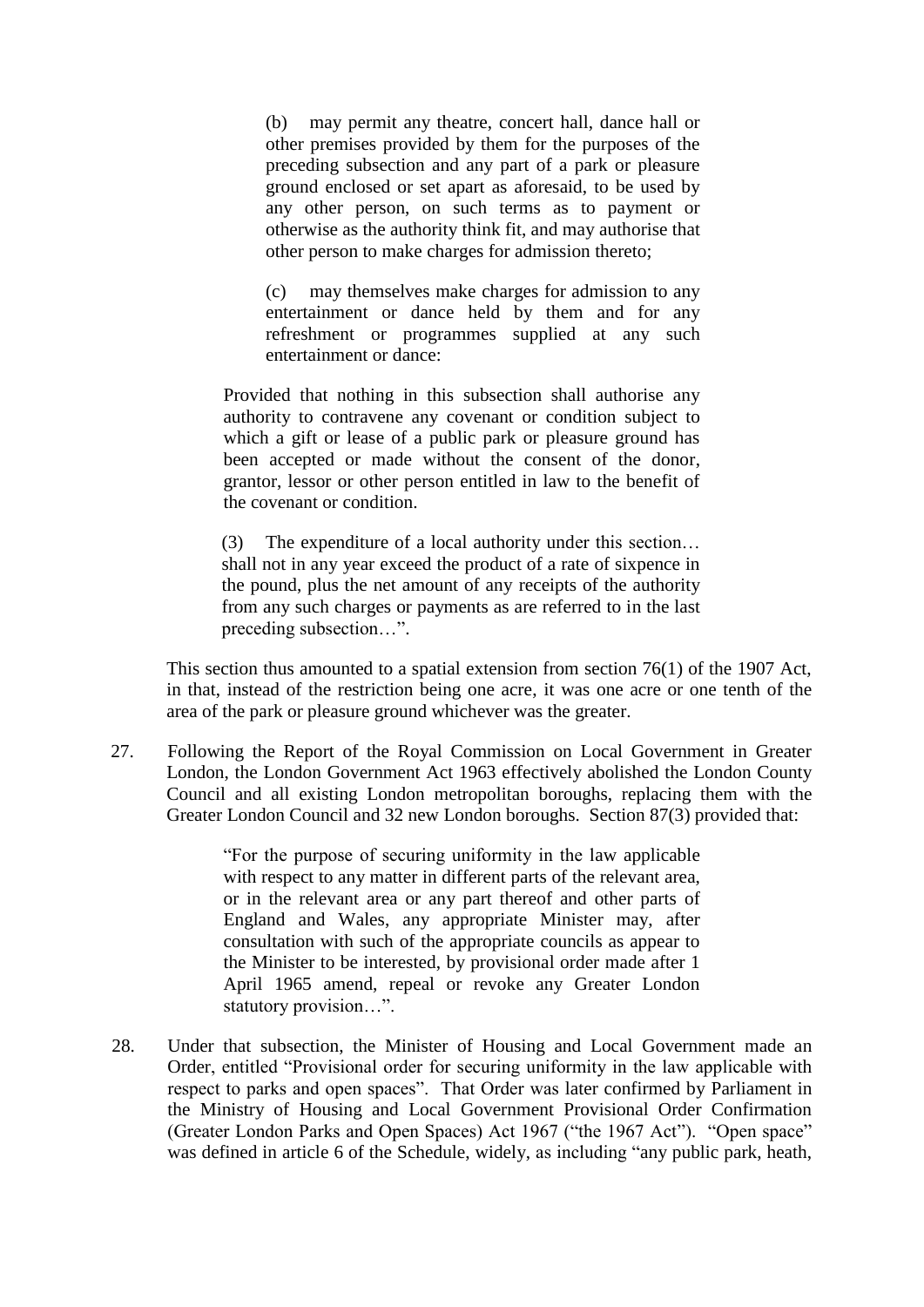common, recreation ground, pleasure ground, garden, walk, ornamental enclosure or disused burial ground under the control and management of a local authority".

- 29. Article 7 of the Schedule ("article 7 of the 1967 Act") authorises the use of open space in London for the provision of entertainment provided that the area set apart does not exceed one acre or one tenth of the open space, whichever is greater, in terms somewhat similar to section 42(1) of the 1935 Act. It thus gives a local authority power to provide and maintain open air or indoor baths, golf courses and "indoor facilities for any form of recreation whatsoever" (article  $7(1)(a)(v)$ ). As particularly relevant to this appeal, article 7 provides:
	- "(1) A local authority may in any open space—

…

(b) provide amusement fairs and entertainments including bands of music, concerts, dramatic performances, cinematograph exhibitions and pageants;

…

(g) set apart or enclose in connection with any of the matters referred to in this article any part of the open space and preclude any person from entering that part so set apart or enclosed other than a person to whom access is permitted by the local authority or (where the right of so setting apart or enclosing is granted to any person by the local authority under the powers of this part of this order) by such person.

Provided that

…

(ii) the part of any open space set apart or enclosed for the use of persons listening to or viewing an entertainment (including a band concert, dramatic performance, cinematograph exhibition or pageant) shall not exceed in any open space one acre or one tenth of the open space, whichever is the greater."

Whilst altering the spatial exclusion, this later wording appears largely to derive from and replicate proviso (ii) to section 42(1) of the 1935 Act.

30. The 1972 Act accompanied the major local government reorganisation of that year. Except where excluded by a particular provision (e.g. section 144, which expressly proscribes all London authorities from having the power to contribute to advertising the commercial and industrial benefits of London), the Act expressly applies to the Greater London Council and London borough councils (section 270). At least to an extent, it sought to rationalise the powers of local government. For example, as I have already indicated, it extended the power in section 44 of the 1890 Act to all local authorities.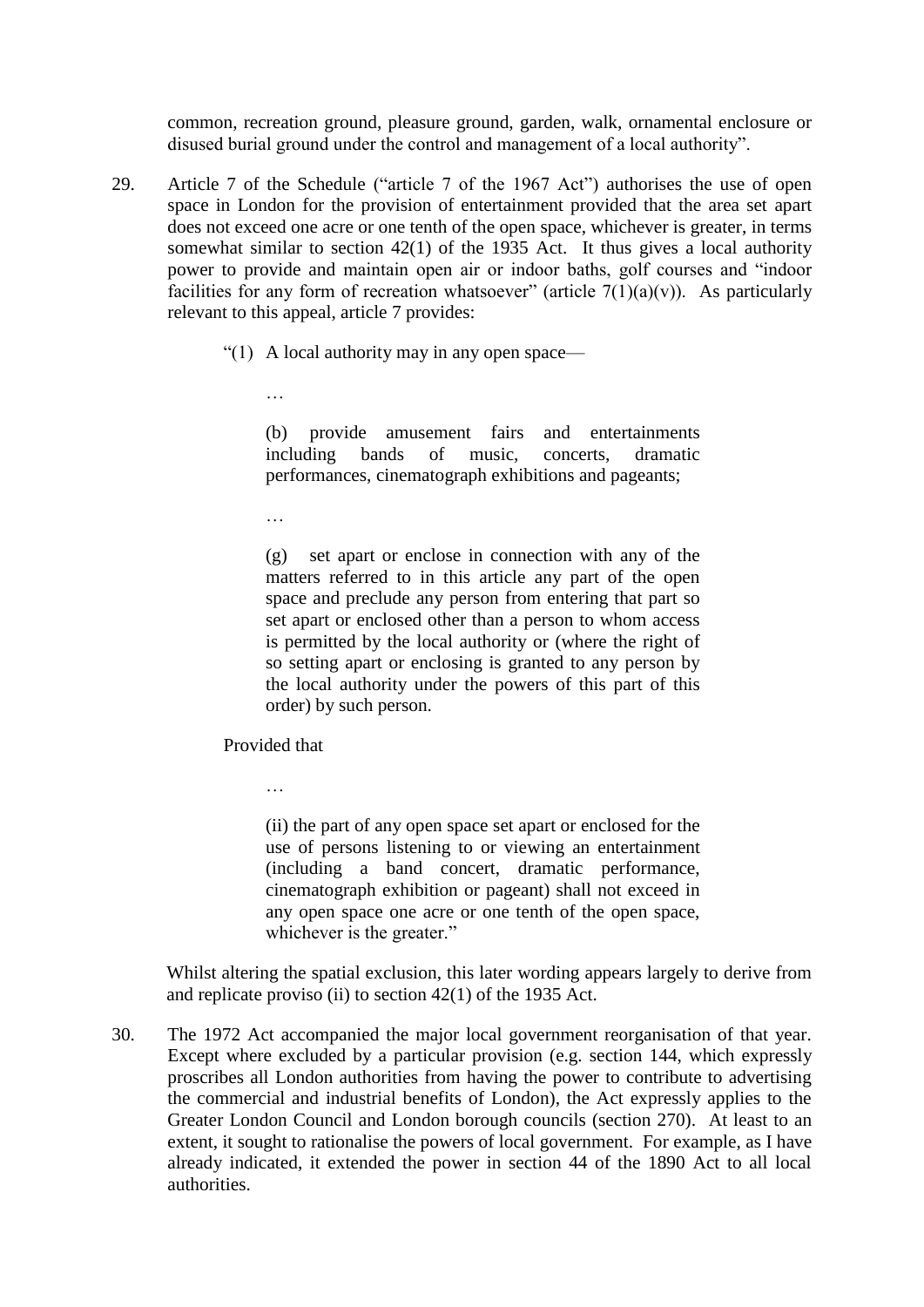31. The 1972 Act did not repeal any part of the 1935 Act or the 1967 Act; but section 272 of, and Schedule 30 to, the 1972 Act repealed section 132 of the 1948 Act. It was replaced by section 145 of the 1972 Act, which is at the heart of this appeal. Falling within Part VII of the Act, under the heading "Miscellaneous powers of local authorities", it provides, under the particular heading "Provision of entertainments":

> "(1) A local authority may do, or arrange for the doing of, or contribute towards the expenses of the doing of, anything (whether inside or outside their area) necessary or expedient for any of the following purposes, that is to say—

(a) the provision of an entertainment of any nature or of facilities for dancing;

(b) the provision of a theatre, concert hall, dance hall or other premises suitable for the giving of entertainments or the holding of dances;

(c) the maintenance of a band or orchestra;

(d) the development and improvement of the knowledge, understanding and practice of the arts and the crafts which serve the arts:

(e) any purpose incidental to the matters aforesaid, including the provision of refreshments or programmes and the advertising of any entertainment given or dance or exhibition of arts or crafts held by them.

(2) Without prejudice to the generality of the provisions of sub-section (1) above, a local authority—

(a) may for the purposes therein specified enclose or set apart any part of a park or pleasure ground belonging to the authority or under their control;

(b) may permit any theatre, concert hall, dance hall or other premises provided by them for the purposes of subsection (1) above and any part of a park or pleasure ground enclosed or set apart as aforesaid to be used by any other person, on such terms as to payment or otherwise as the authority think fit, and may authorise that other person to make charges for admission thereto;

(c) may themselves make charges for admission to any entertainment given or dance or exhibition of arts or crafts held by them and for any refreshment or programmes supplied thereat.

(3) Sub-section (2) above shall not authorise any authority to contravene any covenant or condition subject to which a gift or lease of a public park or pleasure ground has been accepted or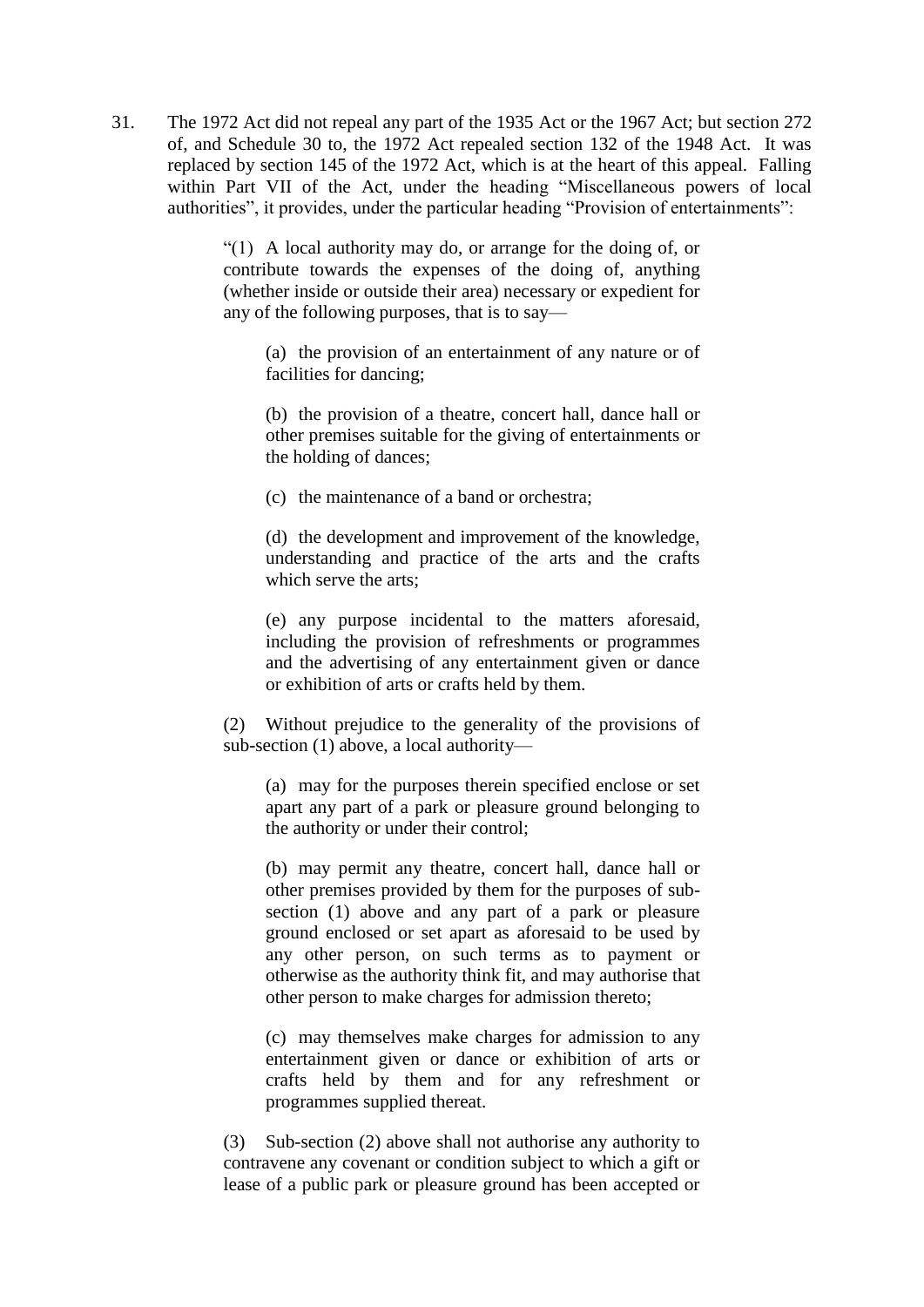made without the consent of the donor, grantor, lessor or other person entitled in law to the benefit of the covenant or condition.

(4) Nothing in this section shall affect the provisions of any enactment by virtue of which a licence is required for the public performance of a stage play or the public exhibition of cinematograph films, or for boxing or wrestling entertainments or for public music or dancing, or for the sale of alcohol.

(5) In this section, the expression 'local authority' includes the Common Council."

32. It was under section 145 that the Council purported to act when hiring part of the Park to the First Respondent for the Wireless Festival 2016.

## **The Appellant's Case**

- 33. Mr Harwood and Mr Laurence put their submissions somewhat differently, but, as one would expect, there was some significant overlap. Both emphasised that the purpose of the statutory trust under which the Park is held by the Council is for the provision of recreation for the public, an adjunct of which is that the Council is generally unable to exclude the public from the whole or any part of the Park. Exclusion can only be by way of statutory provision. It was common ground that the Council did not have power to hire part of the Park for the Wireless Festival under either section 44 of the 1890 Act (because of the temporal restrictions in that Act) or article 7 of the 1967 Ac (because of the spatial restrictions in that Act). The issue is whether the Council had such a power under section 145 of the 1972 Act.
- 34. There were two main strands of challenge to the Council's conclusion, with which Supperstone J agreed, that it had.
- 35. First, Mr Harwood emphasised that section 145 does not authorise any local authority to restrict any private or public rights, including the right of the public to use the Park for the purposes of recreation. He submitted that, in particular, it does not authorise a local authority to exclude the public, or any member of it, from any part of open space. The only relevant extant provisions that allow such exclusion are section 44 of the 1890 Act and article 7 of the 1967 Act. The construction of section 145 favoured by the Council, which would enable any part of the Park to be hired out for any length of time, renders both of those provisions redundant, and implicitly repeals them. That cannot have been the intention of Parliament, particularly as section 44 has been amended since the passing of the 1972 Act, by the Greater London Council (General Powers) Act 1978 (see paragraph 18 above).
- 36. Mr Laurence's primary point began from a different starting point. For the purposes of this appeal, he accepted that a local authority did have the power to restrict access to any part of an open space that it may enclose or set apart under section 145(2)(a). However, he submitted that article 7 of the 1967 Act confers upon London councils a power to close parks and pleasure grounds for the purposes of providing entertainment. It is intended to deal with essentially similar circumstances as section 145, but is of more particular application. The maxim *generalia specialibus non*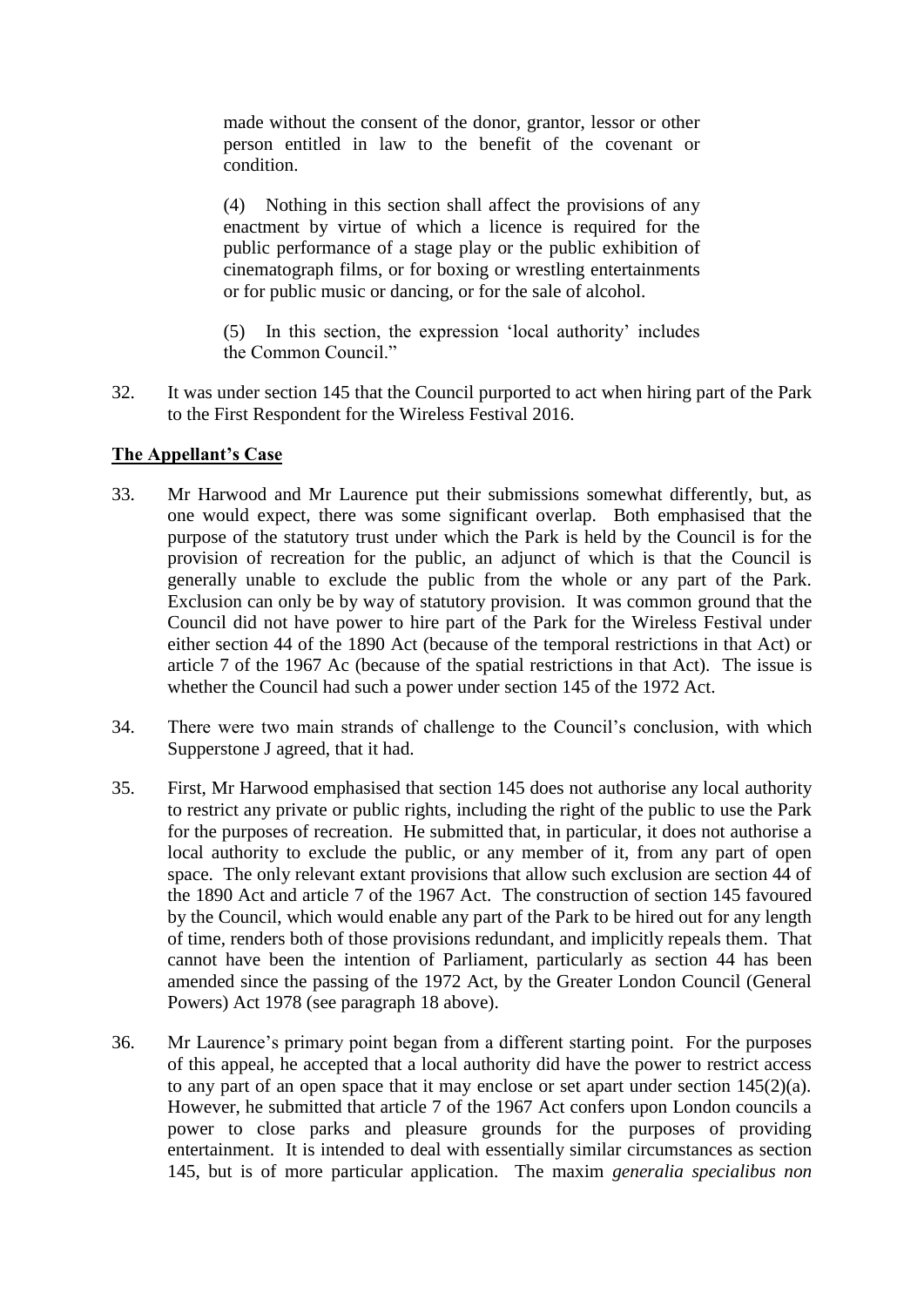*derogant* applies, i.e. in bringing in the general power in section 145, Parliament cannot be taken as intending to repeal, derogate from or otherwise alter the more specific power, particularly as section 145 was enacted only five years after article 7 of the 1967 Act.

### **The Judgment of Supperstone J**

37. Supperstone J dealt with these arguments, insofar as they were before him, in reasonably short order, as follows:

> "45. … I consider that section 145 of the 1972 Act, of itself and standing alone, provides the Council with the necessary power to permit Wireless 2016 to take place in the Park.

> 46. On a proper analysis of the legislative provisions, as Mr Kolvin submits, each of these Acts creates different powers for different places subject to different limitations.

> 47. There is express power under section 145(2)(a) to 'enclose or set apart' any part of a park. I agree with Mr Kolvin that 'enclosing' an area in a park must mean or entail closing it to the public, otherwise this would be an unnecessary provision. Sub-sections (2)(b) and (c) make clear that the power includes closing the park in question to members of the public, save for those who pay for admission. In any event section 145(1) confers on the council an express power to do 'anything' that is necessary or expedient for the purposes of the provision of an entertainment 'of any nature'. I accept Mr Kolvin's submission that includes closing the Park to the extent and for the time necessary to set up and take down the event infrastructure, and to hold the event safely for the benefit of those members of the public who wish to buy tickets to attend it. Wireless 2016 is an event that falls within section  $145(1)(a)$ and (e).

> 48. Section 145 replaced section 132 of the Local Government Act 1948, which conferred a similar power to provide, or provide for, entertainment of any nature. However it is to be noted that the limitation on how much of the park may be closed or set aside in section 132(2)(a) is not reproduced in section 145 of the 1972 Act. The specific power in section 145(2) is also without any limitation on the period of time during which such enclosure or setting aside may continue.

> 49. Section 145 does not state that its exercise is subject to any other enactment, or that it is to be read or qualified by any such enactment, whether in London or elsewhere in England and Wales. It applies to the individual London boroughs and also, significantly, to the City of London (see sub-section (5)).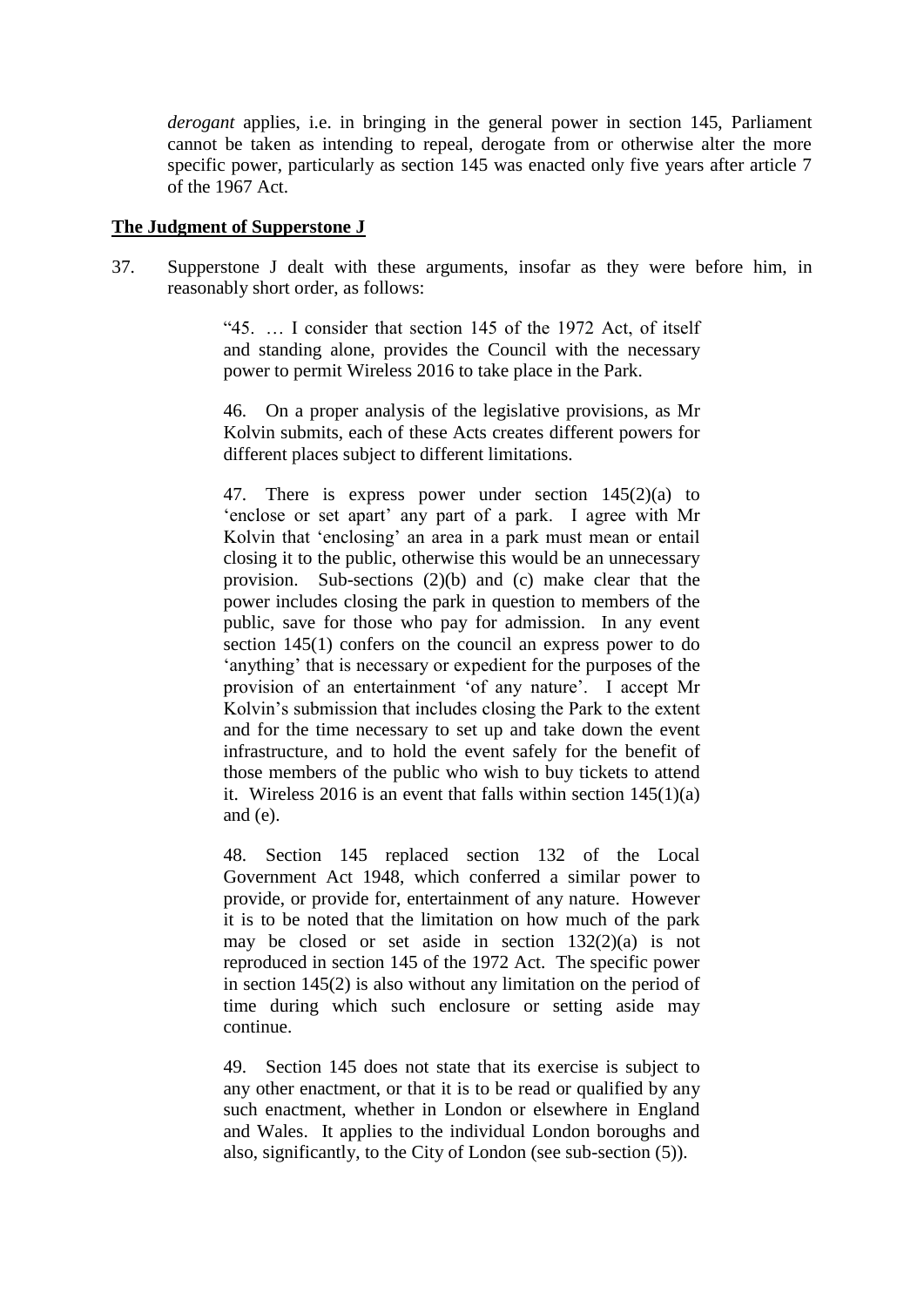50. I also accept Mr Kolvin's submission that the power contained in section 44 of the 1890 Act is an additional power that an authority may rely upon should it so choose. This is made clear by section 341 of the Public Health Act 1875…. Similarly article 7 of the Schedule to the 1967 Act provides the Council with a power in addition to any other power that it possesses (see article 20 of the Schedule)."

#### **Discussion**

- 38. Despite the submissions of Mr Harwood and Mr Laurence, I am unpersuaded that Supperstone J erred. Indeed, I am firmly of the view that he was right, for the reasons he gave.
- 39. Before us, Mr Harwood focused upon the proposition that section 145 did not authorise the Council to exclude members of the public from the area of the proposed festival. He contrasted the wording of section  $145(2)(a)$  ("a local authority may... enclose or set apart any part of a park or pleasure ground…"), with article 7(1)(g) of the 1967 Act ("A local authority may… set apart or enclose… any part of the open space and *preclude any person from entering that part so set apart or enclosed* other than a person to whom access is permitted by the local authority" (italics added)). He submitted that the italicised words were crucial: it was those that gave an authority the power under article 7 to exclude from an event in a park those who had not paid. If, as Mr Kolvin and Mr McCracken submitted, the power to "set apart and enclose" part of a park, and charge people to go into that part, necessarily included the power to exclude other members of the public, those italicised words would be otiose in article 7. There is a tenet of construction that Parliament does not use empty words in legislation. They are not empty, he submitted, because, on the true construction of section 145, the power to "set apart or enclose" land does not incorporate the power to exclude people from it.
- 40. This argument, I admit, had some superficial attraction; but, when the words are seen in their full context, I find it unconvincing.
- 41. Mr Kolvin and Mr McCracken accepted that the italicised words in article 7 were superfluous, because the concept of "enclosing or setting apart" land inherently includes the concept of being able to keep people out of that land once it had been set apart or enclosed. That was particularly the case here, where there was a statutory power to charge people for entering the land, a pointless power if, anyway, the public could not be prevented from entering the land without paying anything. Both considered that the otiose words were probably there for historic reasons, given the lengthy evolution of article 7.
- 42. In my view, as a matter of ordinary language, "enclosing" an area of land necessarily connotes putting some form of barrier round the whole of that area, with a view to preventing access to and/or egress from it. Mr McCracken cited the example of the movement involving the enclosure of public lands by private landowners for the purposes of cultivation; but, in case that might be regarded as use as a term of art, an animal enclosure or a members' enclosure has the same connotation. It is difficult to think of a use of the word where it does not have that connotation. Mr Harwood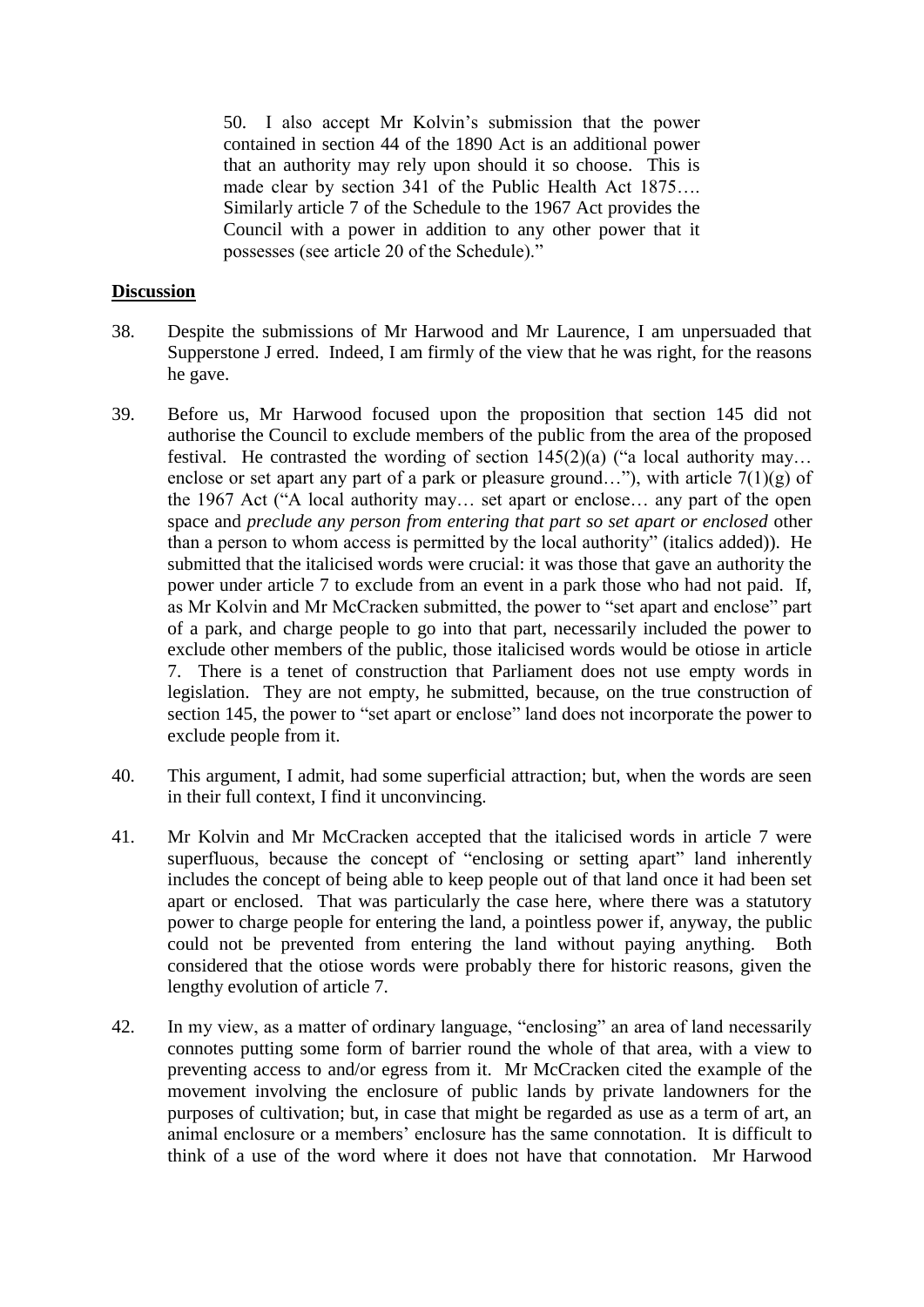suggested that something could be "enclosed" even if there were gaps to enable public access; but, in my view, such gaps would be inconsistent with the concept.

- 43. Mr Kolvin submitted that the tenet of construction that Parliament does not use otiose words – i.e. that Parliament intends that every word used in legislation has some purpose and meaning – is weak in circumstances where, as here, there is a long history and borrowed phraseology. That submission has considerable power.
- 44. However, in this particular case, I consider there may be more than usual grounds for caution. The use of "set apart" and "enclose" in this context appear to have been used first in the 1907 Act. "Set apart" is used in section  $76(1)(b)$  in the context of sports pitches: there is provision to "set apart" a part of the park for that purpose, and "to exclude the public from the part set apart while it is in actual use for that purpose". "Enclose" is used in a different context, namely for the purpose of protecting ice for skating and charging for the enclosed part. There is no discrete reference to any power to exclude persons from the enclosed area; although, from the context, it is clear that such exclusion is necessary and allowed. Unlike land which is "set apart", the concept of land which is "enclosed" appears there to include the ability to exclude the public from that land. That appears to me to be consistent with the ordinary use of the respective words. It is noteworthy, that section  $76(1)(e)$  of the 1907 Act referred to merely "enclose" any part of a park or ground, and did not have an express specific power to exclude persons from the part enclosed.
- 45. I accept the strength of support is, at best, modest; and is, perhaps, very modest. The phrases "set apart" and "enclosed" are put together in later statutes – first, it seems, in section 42 of the 1935 Act – and, in some, an express power to exclude (or preclude the entry of) members of the public is maintained. Indeed, by section 44 of that Act, a local authority is given the power to "enclose" any part of any open space "for the purpose of or in connection with the cultivation or preservation of vegetation in the interests of public amenity; or… in the interests of the safety of the public; and may preclude any person from entering any part so enclosed"; which reduces the force of the point I make.
- 46. In any event, however the phrase "enclose or set apart" came to arrive in section 145 of the 1972 Act, given that, as a matter of ordinary language, "enclosing" an area of land necessarily connotes putting some form of barrier round the whole of that area with a view to preventing access to and/or egress from it, in its full context, in my view, Parliament intended section 145 to give a power to the relevant local authority to exclude members of the public, e.g. those who do not have a ticket and have not paid, from that part.
- 47. Two further matters in my view support that conclusion.
- 48. First, the 1967 Act does not apply out of London. I do not accept that Parliament could sensibly have intended out of London local authorities to have no power to restrict access to parts of their parks for the purposes of entertainment (other than the power to close parks for a particular public institution or event under section 44 of the 1890 Act).
- 49. Second, local statutory provisions, to which we have been referred, generally appear to proceed on the basis that a power simply to "enclose" includes a power to restrict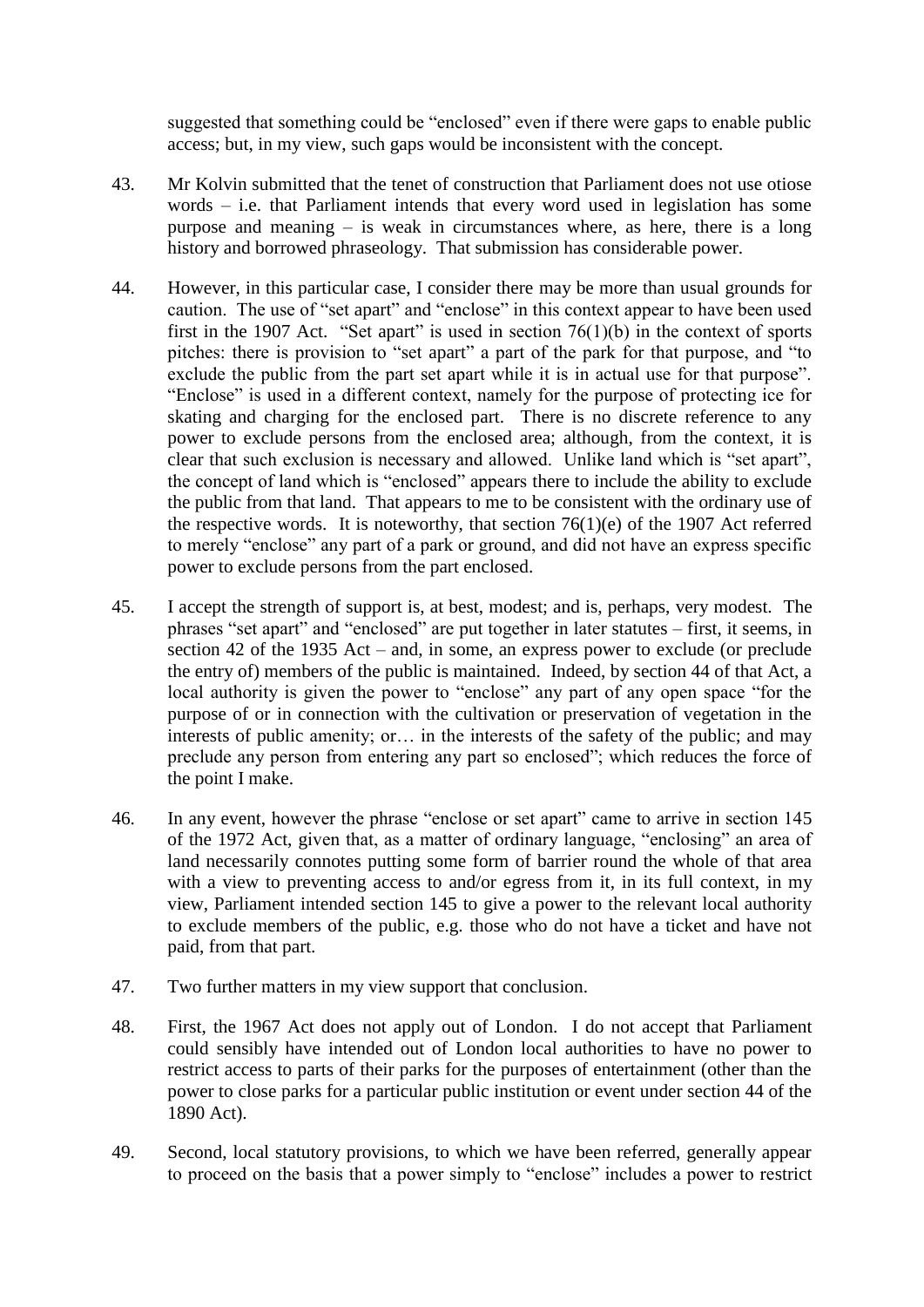access to the general, non-paying public, and consequently do not include a separate, express power to do so. For example, paragraph 9 of Schedule 2 to the West Yorkshire Act 1980, under the heading "Power to enclose lakes for skating and to charge for admission", provides:

"The Bradford council during times of frost may for the purpose of protecting ice for skating on all or any part of any lake or piece of water on [Baildon] Moor enclose such parts of the Moor as may be necessary to effect such purpose and charge for admission to any part so enclosed."

It is clear that that provision allows the relevant local authority to restrict access to the area enclosed. Indeed, that is made the clearer in some local provisions which, whilst giving the relevant authority power to enclose identified open space under section 145, expressly require access to be maintained to a particular part of it (see, e.g., section 5 of the Shrewsbury and Atcham Borough Council Act 1988).

50. Mr Laurence did not support Mr Harwood's contention that the 1972 Act did not include a power under which a local authority could restrict access to part of a park etc used for entertainment. Indeed, for the purposes of this appeal, his primary submission was based on the premise that, like the 1967 Act, it did. He submitted that, although the 1967 Act and 1972 Act did not have precisely the same consequences, the two statutes dealt with the same "state of facts", i.e. the proposed enclosure or setting apart of part of a park or pleasure ground belonging to or under the control of a London borough council for the purposes of providing entertainment for the public. In those circumstances, the maxim *generalia specialibus non derogant* (a general provision does not derogate from a special one) applied. That maxim was explained neatly, he submits, in Section 88 of Bennion on Statutory Interpretation: A Code (6th Edition) (2013), as follows:

> "It may be that, while a state of facts falls within the literal meaning of a wide provision, there is in an earlier Act a specific provision obviously intended to cover that state of facts in greater detail. Where the effect of the two enactments is not precisely the same, and the earlier one is not expressly repealed, it is presumed that Parliament intended it to continue to apply. The Earl of Selborne LC said [in Seward v The Owners of the Vera Cruz (The Vera Cruz) (1884) 10 App Cas 59 at page 68]:

'… where there are general words in a later Act capable of reasonable and sensible application without extending them to subjects specially dealt with by earlier legislation, you are not to hold that earlier and special legislation indirectly repealed, altered or derogated from merely by force of such general words, without any indication of a particular intention to do so.'"

51. Mr Laurence submitted that, read in context, the 1967 Act effectively provides a comprehensive regime for the holding of entertainments in parks and pleasure grounds in London. That separate and distinct regime, he submits, has been in place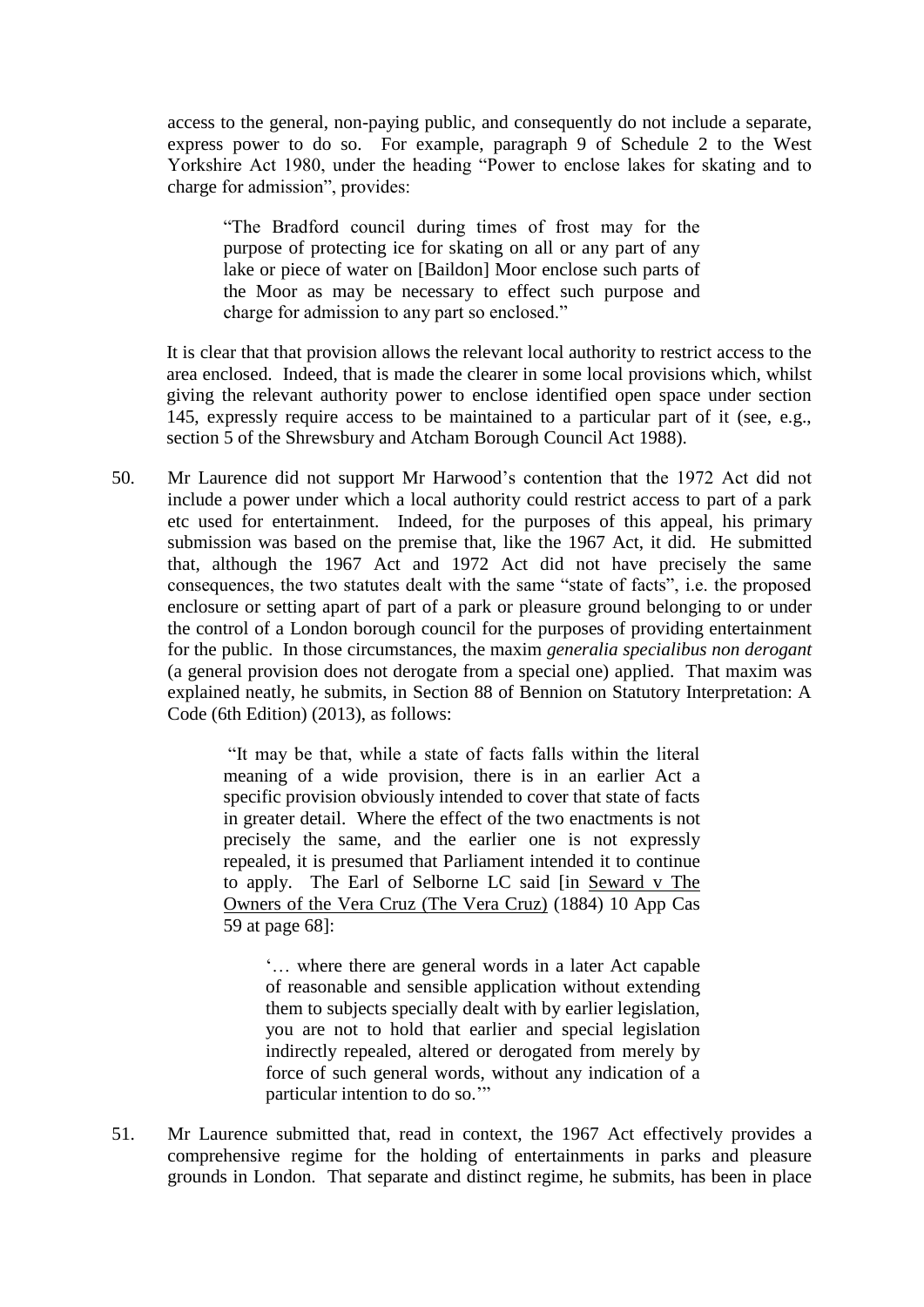since the 1935 Act. He rejects the suggestion that section 132 of the 1948 Act applied to London at all; because it too was general, and bowed to the special provisions of the 1935 Act. Of course, the 1972 Act expressly applies to London (including the City of London); but, he submitted, the 1972 Act confers upon authorities a mass of powers not covered by the 1967 Act (e.g. the provision of swimming baths etc). Given that the 1972 Act was passed only five years after the 1967 Act, the "glaring contradiction" between the explicit spatial limitation in article 7 and the lack of any such limitation in section 145 can only be explained by such a construction. Had it been intended that the former should be made redundant, it is inconceivable that the draftsman would not have made that clear.

- 52. In my view, this was the most powerful argument against the construction of section 145 pressed by the Council, skilfully put by Mr Laurence; but, again, I have been ultimately unpersuaded. It is based on the premise that Parliament intended article 7 of the 1967 Act to be specifically directed towards the holding of entertainments in parks and pleasure grounds in London to the extent that it can be assumed that Parliament intended that section 145 of the 1972 Act, that would otherwise apply, should not apply to London. That is a premise I cannot accept.
	- i) The 1967 Act, and the provisional Order that preceded it, were adopted after the local government reorganisation in London, expressly to secure "uniformity in the law applicable with respect to parks and open spaces". There is nothing to suggest that it was intended to effect any radical change.
	- ii) It is also noteworthy that section 145(3) of the 1972 Act expressly retains private covenants and conditions upon which a gift of a public park has been made; but remains silent about the rights of the public to enjoy the park and the proviso (ii) in article  $7(1)$  of the 1967 Act.
	- iii) The 1972 Act is, of course, the later statute. Section 145 of it applies to all local authorities, which include all 32 London borough councils (section 270). It is especially clear that the draftsman intended section 145 to apply to London because (a) section 145(5) expressly includes the City of London within its scope, and (b) it is clear that, where the draftsman intended to exclude London, he did so, as in the immediately previous section (see section 144(3)). Section 145 also expressly includes the power to enclose (and, hence, restrict general public access to) any part of a park or pleasure ground. It is clear that it is intended to give power to enclose any part of a park in London for the purposes of "an entertainment of any nature", which includes music festivals.
	- iv) The 1890 Act provides a specific power to close a public park or pleasure ground for a limited number of days for any charitable or other public purpose. It is not suggested that that is a special provision which trumps the general power in the 1972 Act. In respect of the 1967 Act and the 1972 Act, Supperstone J concluded that, as Mr Kolvin submitted before him and this court, article 7 and section 145 are stand alone provisions, creating "different powers for different places subject to different limitations" (see [46]). I agree. The 1972 Act is restricted in its scope to parks and pleasure grounds; whilst the 1967 Act applies to "open space" which is defined much more widely to include, not only those, but also heaths, commons, walks, and disused burial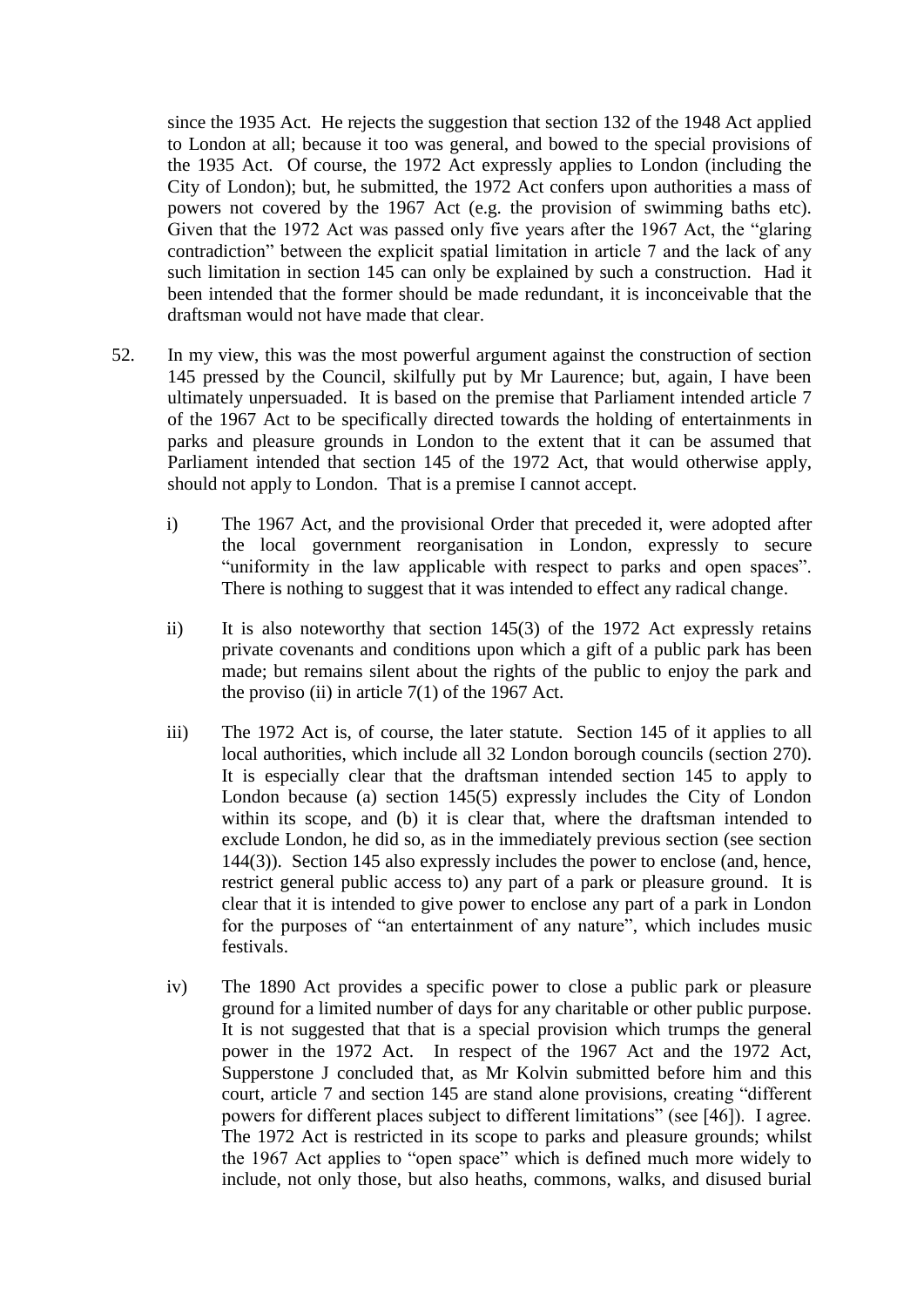grounds. The 1972 Act is specifically focused on "entertainment" of a performing kind; whilst the 1967 Act has within its scope a much wider variety of facilities for public entertainment, including swimming baths, golf courses, gymnasia, swings and other such apparatus, and centres and facilities for clubs and other organisations. The whole focus of these two (indeed, three) statutes is different. I do not accept the submission that the two sets of provisions "conflict": they are, in my view, simply separate and distinct powers, subject to different criteria and restrictions. That seriously undermines the contention that the 1967 Act was a special provision for the same "state of facts" as those for which the 1972 Act provided. It is insufficient for the application of the maxim – and, hence, the assumption that the Parliamentary intention was to deny London boroughs the powers in relation to entertainment in parks provided by the 1972 Act – that there was merely some overlap.

- v) Indeed, far from suggesting that the 1967 Act excluded powers which, on the face of it, were given to London boroughs in respect of entertainment in parks, the various statutes expressly provide that the powers they give are supplementary to any powers derived from other Acts (see, especially, article 20 of the 1967 Act). In my view, that is a clear flag of the intention of Parliament.
- vi) Section 145 replaced section 132 of the 1948 Act. Insofar as out of London authorities are concerned, it removed the spatial restriction imposed by section 132(2)(a) of the 1948 Act on the power to enclose or set apart any part of a park (i.e. the greater of one acre or one tenth of the area of the park). Of course, one can see why the extension of powers in respect of a particular area may be appropriate: I have referred to some such local extensions. But there does not appear to be a logical reason why London boroughs should be deprived of the powers which non-London local authorities have in respect of entertainment in parks under section 145. Mr Harwood suggested that there might be a rationale in the population density in London and/or the size of the capital, but there is nothing to suggest that Parliament had that in mind as a reason to reduce the powers in London.
- vii) I do not accept Mr Laurence's submission that the provisions of section 42 of the 1935 Act were, so far as London is concerned, *specialia* to the provisions of section 132 of the 1948 Act's *generalia*, so that the latter did not apply to London either. For the same reasons, I consider those two statutes gave London authorities two distinct powers, under either of which they could have acted in particular circumstances.
- 53. For those reasons, I do not consider that Mr Laurence (or, insofar as he made a supporting submission, Mr Harwood) can obtain any significant support for the contention that Parliament intended that section 145 of the 1972 Act should not apply to London from the maxim.
- 54. Indeed, I am satisfied that that was not Parliament's intention; but, rather, that section 145 provides the Council power to enclose part of the Park for the purposes of events such as the Wireless Festival, entirely distinct and separate from the power in article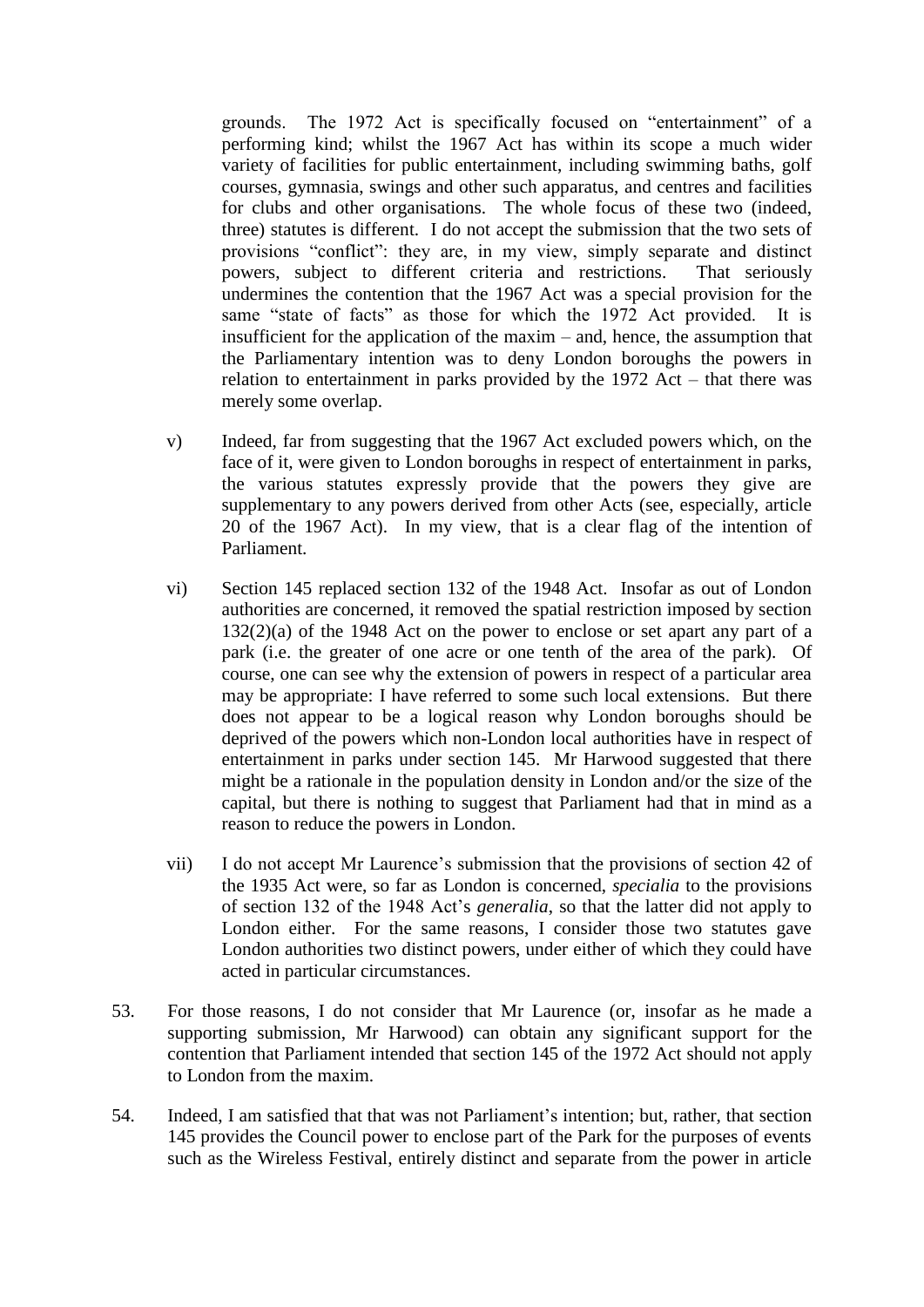7, such that the Council can, in any particular circumstances, exercise either power it chooses. The power under section 44 of the 1890 Act is, likewise, distinct.

- 55. Mr Laurence and Mr Harwood relied upon other submissions based upon the rights of the public to have free and unrestricted access to the park, under the statutory trust established now by section 10 of the 1906 Act. Mr Laurence submitted that the power under section 145 to enclose part of a park has to be construed, so far as possible, in the light of that statutory trust, which imposes a primary obligation on the Council. Where Parliament has given an authority to do things which may potentially interfere with the free and unrestricted use by the general public of parks, then, relying on Blake v Hendon Corporation [1962] 1 QB 283, Mr Laurence submits they "are to be construed (if possible, which it is) as conferring powers that are to be exercised in a way that is consistent with and ancillary to "beneficial occupation by the public" and "compatible with the full use by the public of [the land] as [a public park or] as a pleasure ground". That, he says, informs "the correct approach to the interpretation and application" of section 145.
- 56. There is here, I consider, room for confusion. This appeal concerns the issue of whether, as a matter of jurisdiction, the Council had power under section 145 to hire out part of the Park for the purposes of the Wireless Festival; or whether, as a matter of jurisdiction, they were limited to considering the application for hire only under section 44 of the 1890 Act or article 7 of the 1967 Act. In respect of that issue, it seems to me that that the statutory trust provisions of section 10 of the 1906 Act are of limited value, because section 145 clearly gives local authorities the power to enclose parts of a park that is subject to that trust: the issue is whether it applies to London, and hence the Park. Of course, if the Council has the power to consider the application under section 145, they must use that power lawfully, and not (e.g.) to frustrate the legislative purpose (Padfield v Minister of Agriculture Fisheries and Food [1968] AC 997) or perversely (Associated Provincial Picture Houses Limited v Wednesbury Corporation [1948] 1 KB 223). But that is a different and highly factspecific question, which involves an assessment of the various rights and interests involved – quintessentially a question for the democratically-elected Council, subject to control by the courts on well-established principles of judicial review – and one that does not arise in this appeal. There is no challenge to the Council's exercise of the section 145 power in this case, if it had such a power; and, consequently, no evidence has been lodged by the Council in respect of it. Given the consultation and other processes that went into the Council's policy on events in the park generally, and its decision to grant Festival Republic a premises licence and Live Nation a hiring of part of the Park for the festival, it may be that such a challenge would have been difficult to mount or even untenable; but, as no such challenge has been made, it would be inappropriate to say anything further about it.

#### **Conclusion**

57. For those reasons, I would dismiss this appeal.

## **Lord Justice Singh :**

58. I agree.

## **Lord Justice Treacy :**